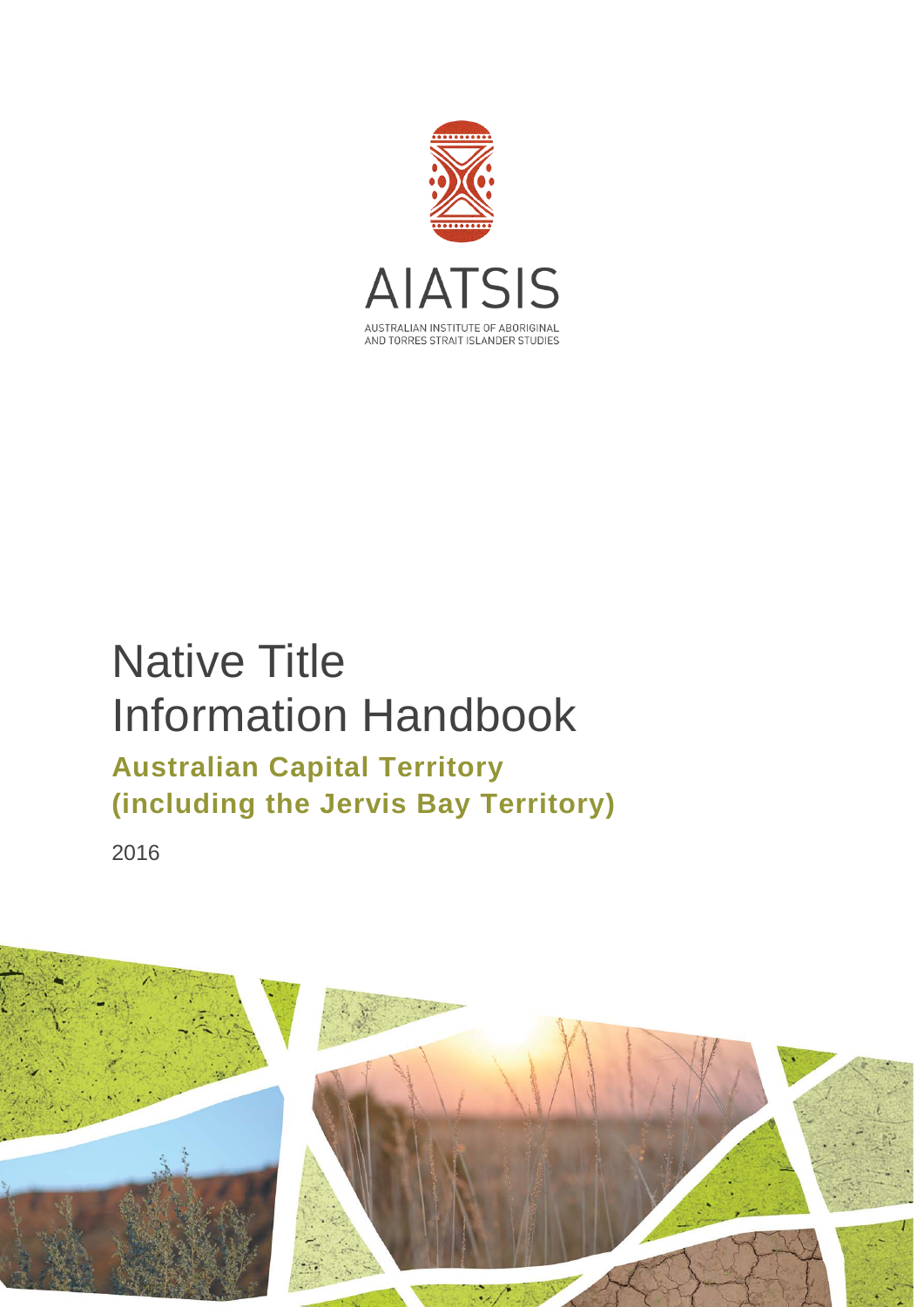© Australian Institute of Aboriginal and Torres Strait Islander Studies

AIATSIS acknowledges the funding support of the Department of the Prime Minister and Cabinet.

The Native Title Research Unit (NTRU) acknowledges the generous contributions of peer reviewers and welcomes suggestions and comments about the content of the Native Title Information Handbook (the Handbook). The Handbook seeks to collate publicly available information about native title and related matters. The Handbook is intended as an introductory guide only and is not intended to be, nor should it be, relied upon as a substitute for legal or other professional advice. If you are aware that this publication contains any errors or omissions please contact us. Views expressed in the Handbook are not necessarily those of AIATSIS.

Australian Institute of Aboriginal and Torres Strait Islander Studies (AIATSIS)

GPO Box 553, Canberra ACT 2601

**Phone** 02 6261 4223 **Fax** 02 6249 7714 **Email** [research@aiatsis.gov.au](mailto:research@aiatsis.gov.au) **Web** [www.aiatsis.gov.au](http://www.aiatsis.gov.au/) 

National Library of Australia Cataloguing-in-Publication entry

| Title:                       | Native title information handbook: Australian Capital Territory<br>(including the Jervis Bay Territory) / Australian Institute of Aboriginal<br>and Torres Strait Islander Studies.                                                                                                |
|------------------------------|------------------------------------------------------------------------------------------------------------------------------------------------------------------------------------------------------------------------------------------------------------------------------------|
| ISBN:                        | 9781922102492 (ebook)                                                                                                                                                                                                                                                              |
| Subjects:                    | Native title (Australia)--Australian Capital Territory--Handbooks,<br>manuals, etc.<br>Aboriginal Australians--Land tenure--Australian Capital Territory.<br>Land use--Law and legislation--Australian Capital Territory.<br>Aboriginal Australians--Australian Capital Territory. |
| Other Creators/Contributors: | Australian Institute of Aboriginal and Torres Strait Islander Studies,<br>author.<br>Australian Institute of Aboriginal and Torres Strait Islander Studies.<br>Native Title Research Unit, issuing body.                                                                           |
| Dewey Number:                | 346.9470432                                                                                                                                                                                                                                                                        |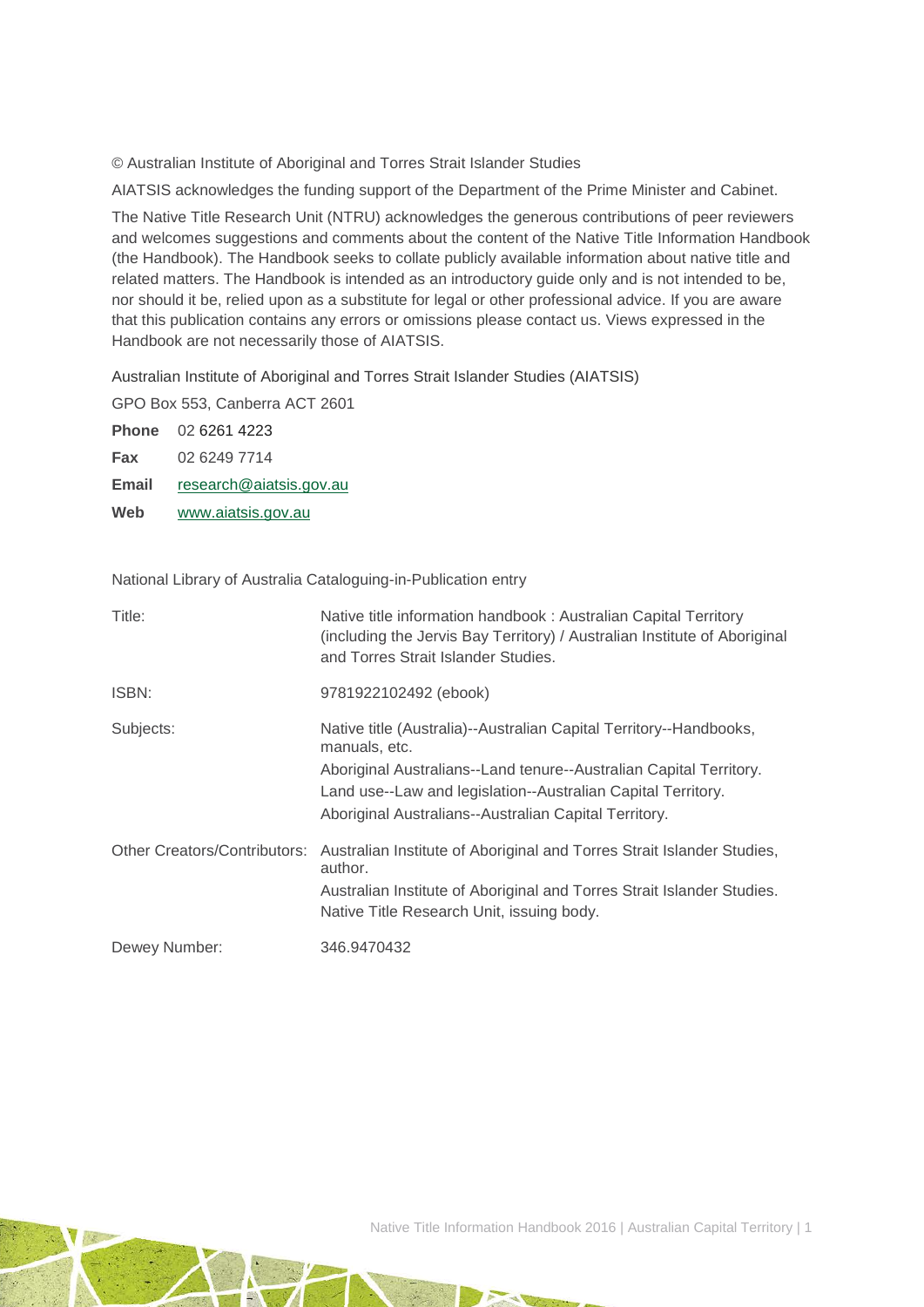# **Contents**

| 2. |  |
|----|--|
| 3. |  |
| 4. |  |
| 5. |  |
| 6. |  |
| 7. |  |
| 8. |  |
|    |  |
|    |  |
|    |  |
|    |  |
|    |  |
|    |  |
|    |  |
|    |  |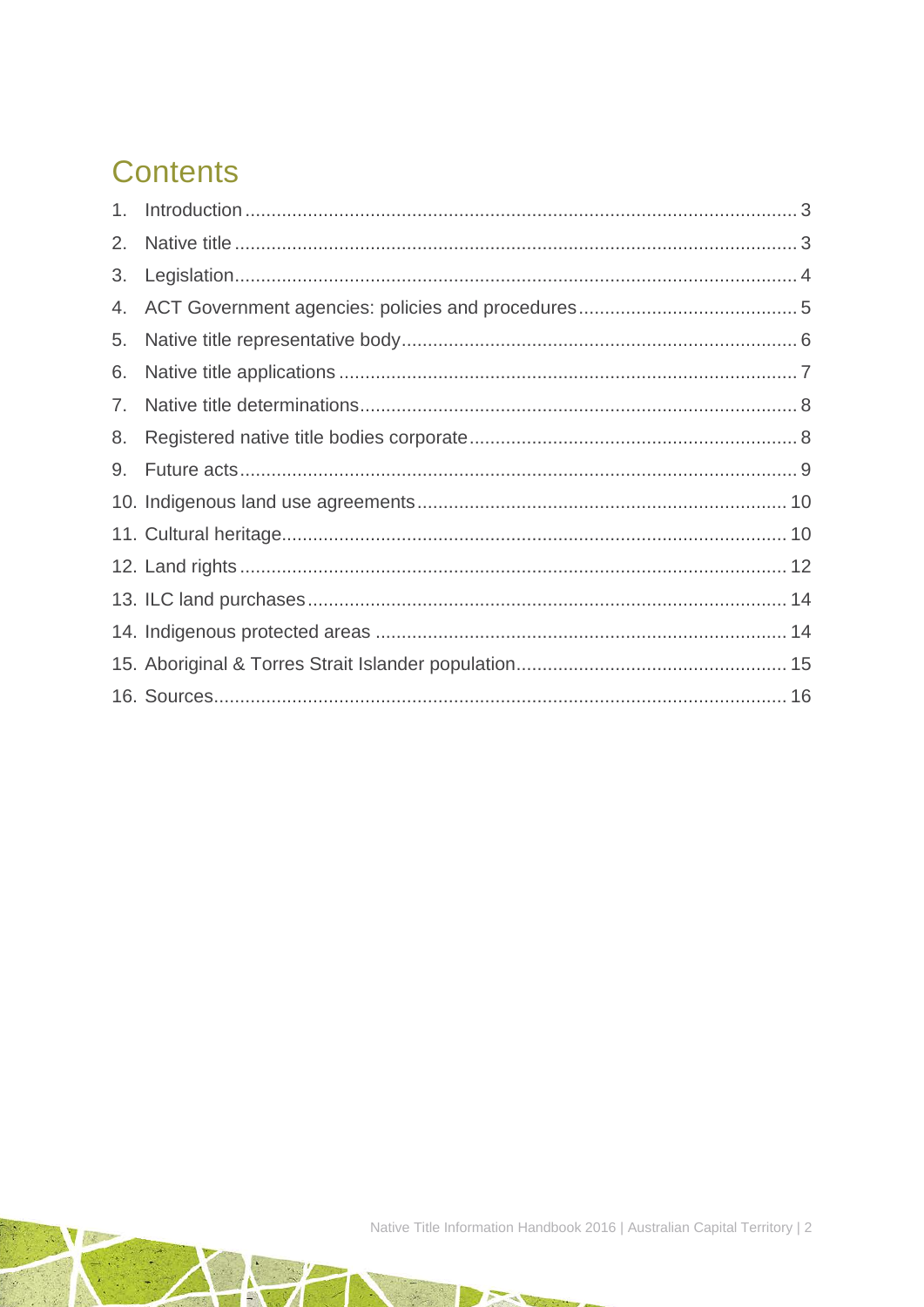# <span id="page-3-0"></span>1. Introduction

Native title is not a large part of the legal and policy landscape in the Australian Capital Territory. Aboriginal claims to land and waters are managed via the return of land or collaborative management processes. In December 2015, there were no active native title applications and there had been no determinations of native title in the Australian Capital Territory.

The Office for [Aboriginal and Torres Strait Islander Affairs](http://www.act.gov.au/browse/topics/community-and-family/office_of_aboriginal_and_torres_strait_islander_affairs) (OATSIA) provides strategic advice to the Chief Minister on issues affecting Aboriginal and Torres Strait Islander people living in the Australian Capital Territory. OATSIA also provides secretariat and administrative support to the Aboriginal and Torres Strait Islander Community Consultative Council and the [United Ngunnawal Elders Council.](http://www.communityservices.act.gov.au/atsia/committees/ngunnawal_issues)

# <span id="page-3-1"></span>2. Native title

Native title is the recognition in Australian law, under the *[Native Title Act 1993](http://www.austlii.edu.au/au/legis/cth/consol_act/nta1993147/)* (Cth) (NTA), that Aboriginal and Torres Strait Islander peoples had a system of law and ownership of their lands before European settlement. The historic High Court decision in *[Mabo and Others v State of Queensland \(No 2\)](http://www.austlii.edu.au/au/cases/cth/HCA/1992/23.html)* [1992] HCA 23; (1992) 175 [CLR 1](http://www.austlii.edu.au/au/cases/cth/HCA/1992/23.html) (*Mabo*) was the first recognition that native title continues to exist through the common law in Australia. The native title of a particular group is defined by the traditional laws and customs observed by that group of people.

[Section 223](http://www.austlii.edu.au/au/legis/cth/consol_act/nta1993147/s223.html) of the NTA defines the native title rights and interests that are the subject of a determination of native title under [s 225](http://www.austlii.edu.au/au/legis/cth/consol_act/nta1993147/s225.html) of the Act. In s 223(1), the term 'native title or native title rights and interests' means the communal, group or individual rights and interests of Aboriginal peoples or Torres Strait Islanders in relation to land or waters, where:

- o the rights and interests are possessed under the traditional laws acknowledged, and the traditional customs observed, by the Aboriginal peoples or Torres Strait Islanders; and
- o the Aboriginal peoples or Torres Strait Islanders, by those laws and customs, have a connection with the land or waters; and
- o the rights and interests are recognised by the common law of Australia.

The significance of the *Mabo* decision lies in the recognition that native title is a preexisting right, inherent to Indigenous peoples by virtue of their distinct identity as first owners and occupiers of the land and their continuing systems of law. Native title is not a grant or right that is created by the Australian government nor is it dependent upon the government for its existence, although it is dependent on recognition by the common law in order to be enforceable in the Australian legal system. This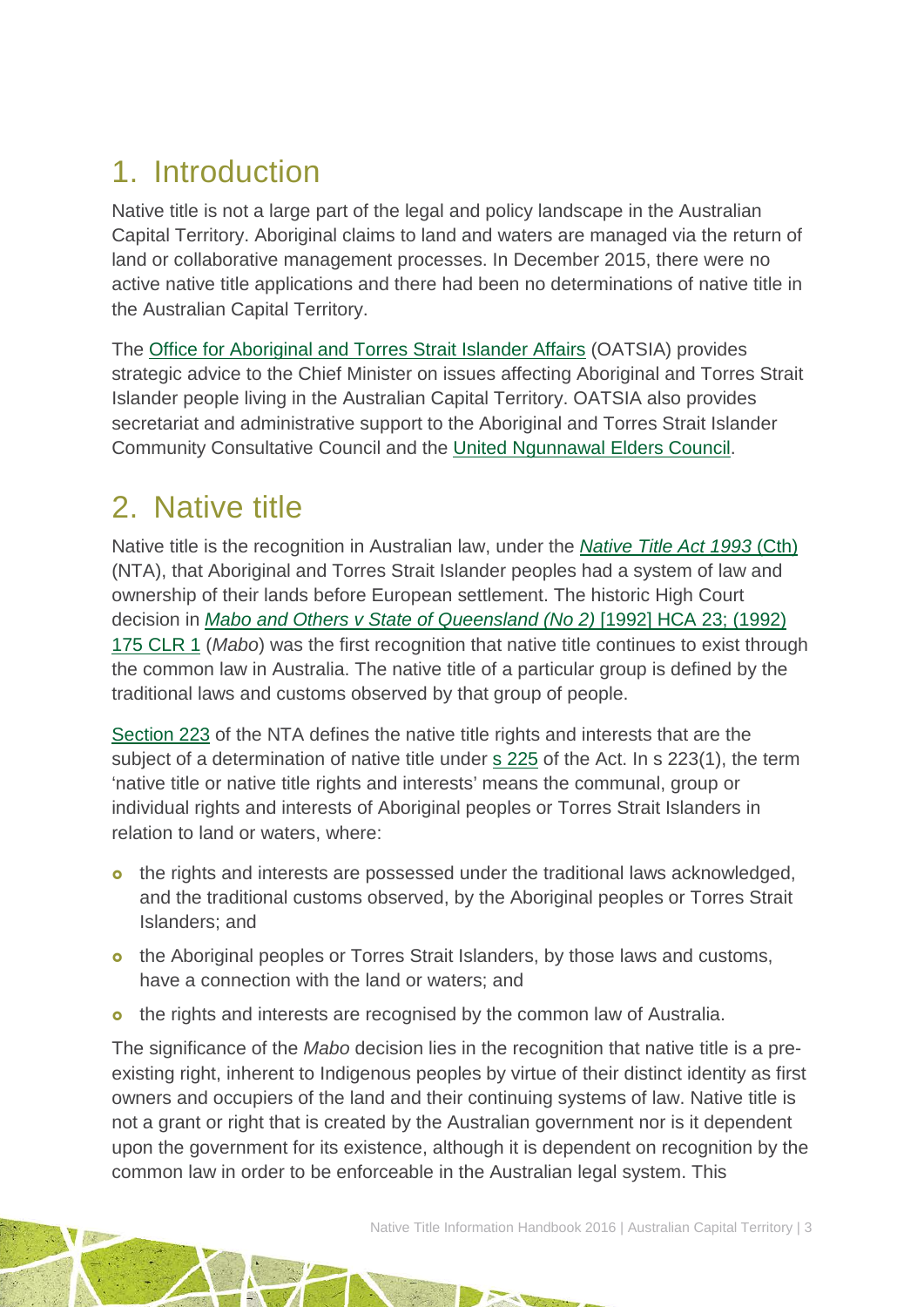distinguishes native title from other legislative land rights systems that operate in Australia whereby the government grants the title. Native title may be recognised in places where Aboriginal and Torres Strait Islander people continue to follow their traditional laws and customs and have maintained a link with their traditional country. Native title in each instance is recognised as having its source in, and deriving its content from, the laws of Aboriginal and Torres Strait Islander people. The rights and interests that are recognised as native title may vary from group to group, from one area to another, and may differ depending on what is claimed and what might be negotiated between all of the parties with an interest in the area under claim. Native title rights may include the exclusive possession, use and occupation of traditional country or non-exclusive native title rights such as the right to access and camp or the right to hunt and fish on traditional country. Native title rights do not extend over minerals or petroleum.

The Mabo decision recognised Aboriginal and Torres Strait Islander peoples' rights over their land, and also recognised the system of laws from which those rights are derived. As a result of the Mabo decision and the subsequent enactment of the NTA Aboriginal and Torres Strait Islander people can apply to the Federal Court of Australia to have their native title rights recognised under Australian law. Native title may be recognised in relation to vacant Crown land, state forests, national parks, public reserves, pastoral leases, beaches, foreshores and waters, government or other public land and Indigenous held land (under land rights legislation).

For more information please refer to the [National Native Title](http://aiatsis.gov.au/publications/products/native-title-information-handbooks) Information Handbook.

# <span id="page-4-0"></span>3. Legislation

The *[Native Title Act 1993](http://www.austlii.edu.au/au/legis/cth/consol_act/nta1993147/)* (Cth) (NTA) is the Australian Government's legislative response to the High Court decision in *[Mabo](http://www.austlii.edu.au/au/cases/cth/HCA/1992/23.html)*, which recognised Indigenous Australians' rights and interests in land and waters according to their own traditional laws and customs under [s 223.](http://www.austlii.edu.au/au/legis/cth/consol_act/nta1993147/s223.html) The NTA provides the legal principles for the recognition of native title, the processes involved in having native title recognised and the role and responsibilities of the different bodies involved in this process.

Since it was introduced the NTA has been the subject of numerous reviews and legislative amendments. The annual native title reports of the Aboriginal and Torres Strait Islander Social Justice Commissioner provide detailed information about these reviews, reform processes and related legislative amendments, see: [Native Title](https://www.humanrights.gov.au/our-work/aboriginal-and-torres-strait-islander-social-justice/publications/native-title-reports)  [Reports](https://www.humanrights.gov.au/our-work/aboriginal-and-torres-strait-islander-social-justice/publications/native-title-reports) (1994-2012) and [Social Justice Reports](https://www.humanrights.gov.au/our-work/aboriginal-and-torres-strait-islander-social-justice/projects/social-justice-and-native) (2013-) on the [Australian Human](https://www.humanrights.gov.au/)  [Rights Commission](https://www.humanrights.gov.au/) website for more information. A review of the NTA was undertaken in 2015 by the Australian Law Reform Commission, see below for an overview or read the full report [here.](https://www.alrc.gov.au/publications/alrc126) A brief overview is also provided below.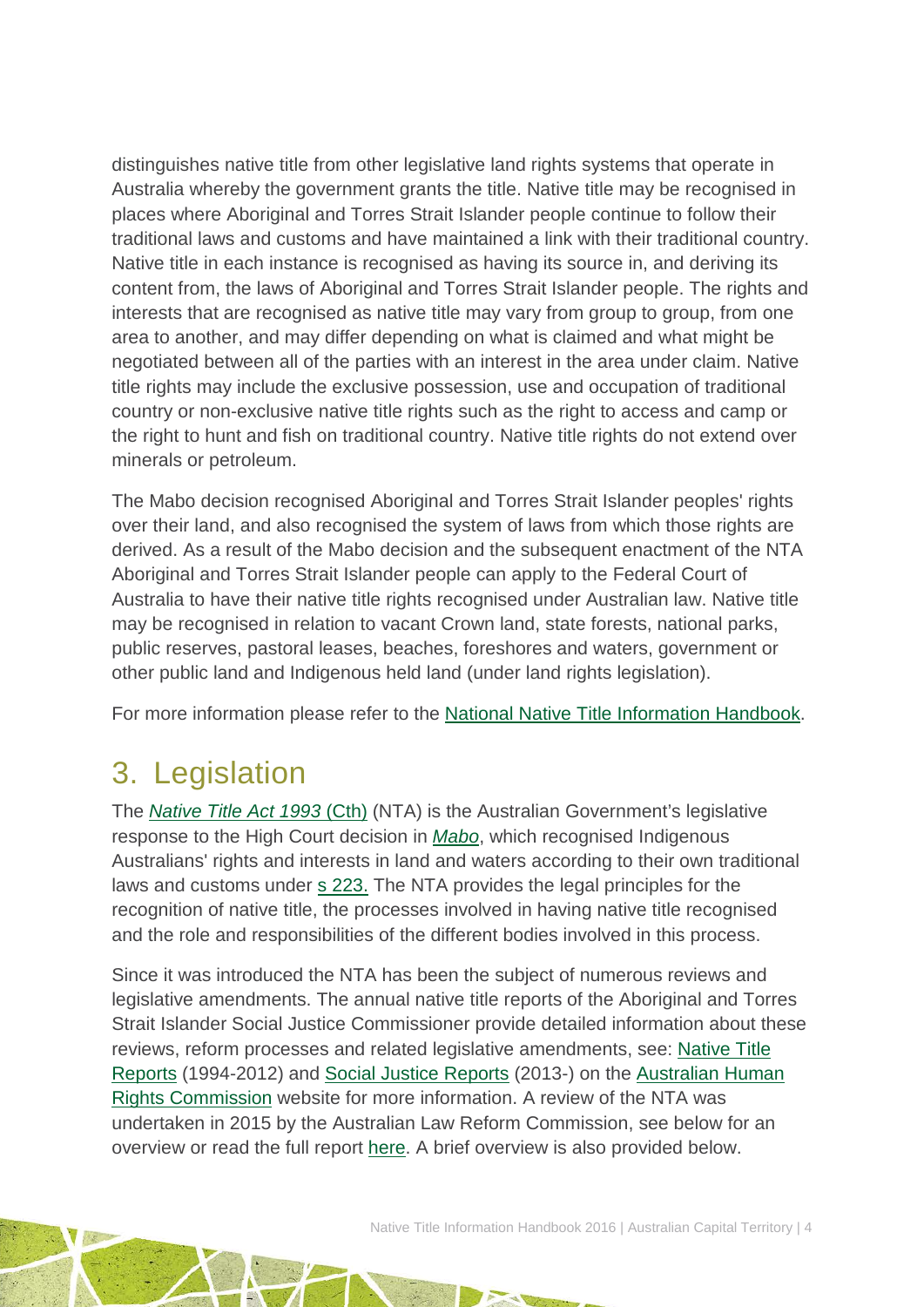### Australian Capital Territory native title legislation

The Australian Capital Territory (ACT) enacted the *[Native Title Act 1994](http://www.austlii.edu.au/au/legis/act/consol_act/nta1994147/)* (ACT) on 1 November 1994. The purpose of this Act is to validate past acts invalidated because of the existence of native title and to confirm existing rights to natural resources and access to waterways and public places. Unlike most other jurisdictions, the ACT has not introduced legislative amendments to validate intermediate period acts. This was not seen as necessary because of the nature of land tenure in the ACT (there are rural leases, but no pastoral leases).

The ACT Government has not enacted any legislation confirming extinguishment of native title by particular types of tenure. The *Native Title Act 1994* (ACT) confirms Crown ownership of all natural resources, rights to use, control and regulate the flow of water and existing fishing access rights; as well as existing public access to and enjoyment of waterways, beds, banks and foreshores of waterways and areas that were public places as at 31 December 1993. The ACT Government has not enacted an [alternative 'right to negotiate' regime.](http://www.ag.gov.au/LegalSystem/NativeTitle/Pages/StateAndTerritoryAlternativeToRightToNegotiate.aspx)

For information about legislation relating to Aboriginal cultural heritage and land rights see sections 10 and 11 below.

# <span id="page-5-0"></span>4. ACT Government agencies: policies and procedures

### **Overview**

This section provides an overview of ACT government agencies that have responsibilities for and involvement in native title and related matters including cooperative management agreements, cultural heritage and Indigenous natural resource management programs.

#### Office for Aboriginal and Torres Strait Islander Affairs

The Office for [Aboriginal and Torres Strait Islander Affairs](http://www.communityservices.act.gov.au/atsia) (OATSIA) within the [Community Services Directorate](http://www.communityservices.act.gov.au/home) leads the ACT Government's approach to matters affecting Aboriginal and Torres Strait Islander residents in the ACT by providing advice to the Minister for Aboriginal and Torres Strait Islander Affairs. In 2002, the [United Ngunnawal Elders Council \(UNEC\),](http://www.communityservices.act.gov.au/atsia/committees/ngunnawal_issues) comprising representatives from Ngunnawal family groups, was established to provide advice to the ACT Government in relation to heritage and connection to land matters for the Ngunnawal people. UNEC also provides advice to the ACT Aboriginal and Torres Strait Islander Elected Body (ATSIEB) in accordance with ss [8\(j\)](http://www5.austlii.edu.au/au/legis/act/consol_act/aatsieba2008448/s8.html) and [9](http://www5.austlii.edu.au/au/legis/act/consol_act/aatsieba2008448/s9.html) of the *[Aboriginal and Torres](http://www5.austlii.edu.au/au/legis/act/consol_act/aatsieba2008448/)  [Strait Islander Elected Body Act](http://www5.austlii.edu.au/au/legis/act/consol_act/aatsieba2008448/)* 2008 (ACT), which was established under that Act.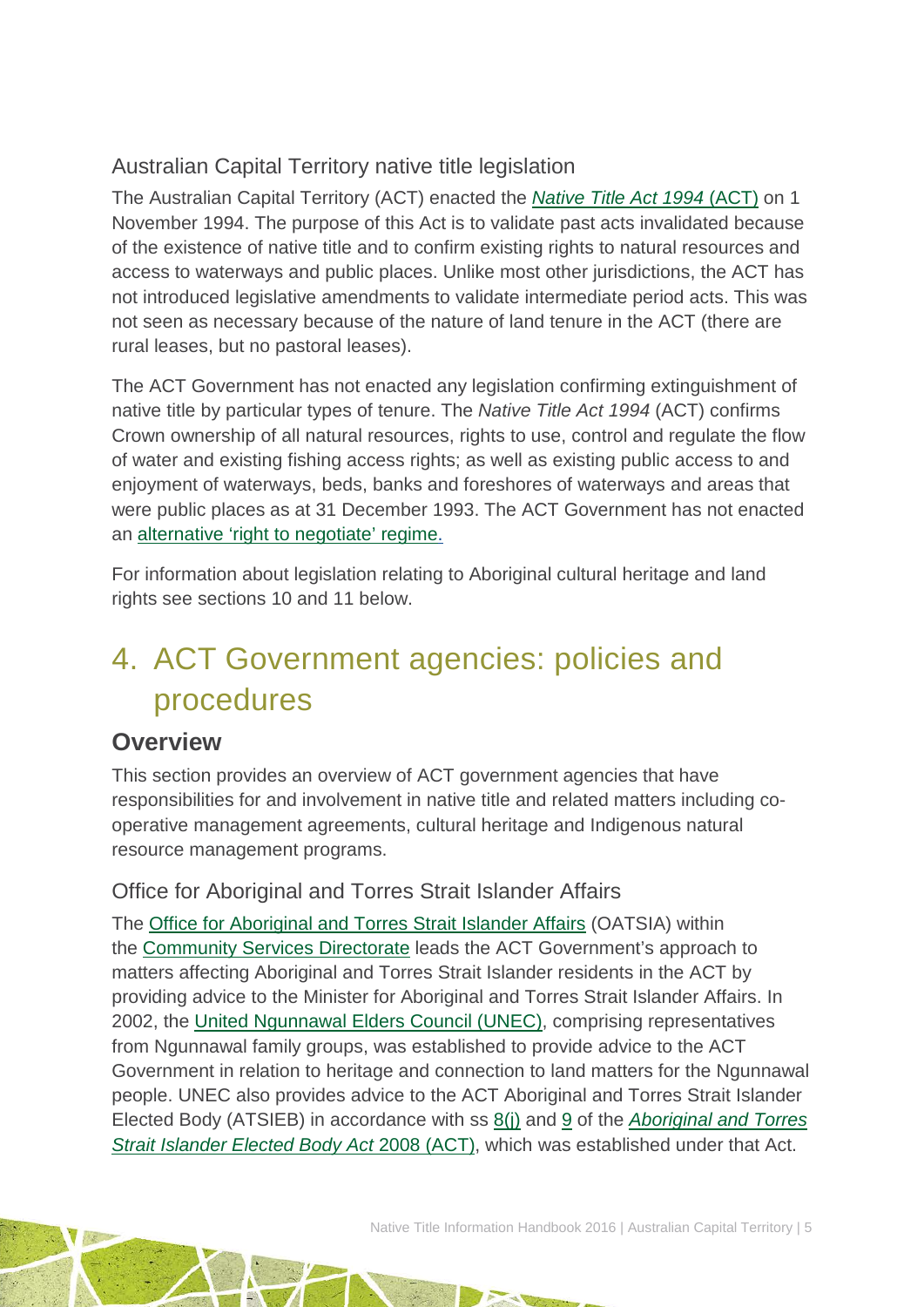The Office for Aboriginal and Torres Strait Islander Affairs provides secretariat support for UNEC and ATSIEB. See the [OATSIA](http://www.communityservices.act.gov.au/atsia) website for more information

#### Environment and Planning Directorate

The ACT [Environment and Planning Directorate](http://www.environment.act.gov.au/) is responsible for the development of policies and programs relating to environment protection, sustainability, conservation, heritage, urban design, planning and transport. Of particular relevance to native title is the Directorate's role in managing programs relating to [Aboriginal](http://www.environment.act.gov.au/heritage/heritage-in-the-act)  [heritage](http://www.environment.act.gov.au/heritage/heritage-in-the-act) and [Indigenous natural resource management](http://www.environment.act.gov.au/cpr/indigenous_nrm) involvement.

### Territory and Municipal Services Directorate (TAMS)

In addition to having responsibility for delivering general municipal services, the [Territory and Municipal Services Directorate](http://www.tams.act.gov.au/) (TAMS) also looks after the ACT parks and reserves, including [Namadgi National Park](http://www.tams.act.gov.au/__data/assets/pdf_file/0007/387934/WEB_Namadgi_National_Park_Summary.pdf) which is the subject of an agreement between the ACT Government and one of the ACT native title groups.

The first native title applications in the ACT were lodged by Ngunnawal and Ngunawal people in 1996 and 1997. In 2001 the ACT Government entered into an agreement with the Ngunnawal People, offering to grant a special Aboriginal lease over Namadgi National Park for 99 years, on the condition that all native title claims be either fully determined or withdrawn. The relevant native title claim was subsequently discontinued, and the parties agreed to implement interim arrangements for the involvement of Aboriginal people in the management of Namadgi National Park until the commencement of the lease (see [Agreement](http://www.atns.net.au/agreement.asp?EntityID=1843)  [between the Australian Capital Territory and ACT native title claim groups](http://www.atns.net.au/agreement.asp?EntityID=1843) on the [Agreements, Treaties and Negotiated Settlements](http://www.atns.net.au/) (ATNS) website). An interim Namadgi Advisory Board was established and contributed to the development of the 2007 Draft Plan of Management. The interim Advisory Board ceased operating in 2006, however negotiations are ongoing. See the [Namadgi National Park Plan of](http://www.tams.act.gov.au/__data/assets/pdf_file/0003/387930/Final_Namadgi_National_Park_Plan.pdf)  [Management 2010 \(PDF 4.04MB\)](http://www.tams.act.gov.au/__data/assets/pdf_file/0003/387930/Final_Namadgi_National_Park_Plan.pdf) and the [TAMS](http://www.tams.act.gov.au/) website for more information.

# <span id="page-6-0"></span>5. Native title representative body

### **Overview**

There is no native title representative body located within the Australian Capital Territory (ACT). However, the New South Wales native title service provider NTSCORP assists Aboriginal communities in the Australian Capital Territory with native title matters. See Table 1 below for NTSCORP contact details. For more information see the [NTSCORP](http://www.ntscorp.com.au/) website.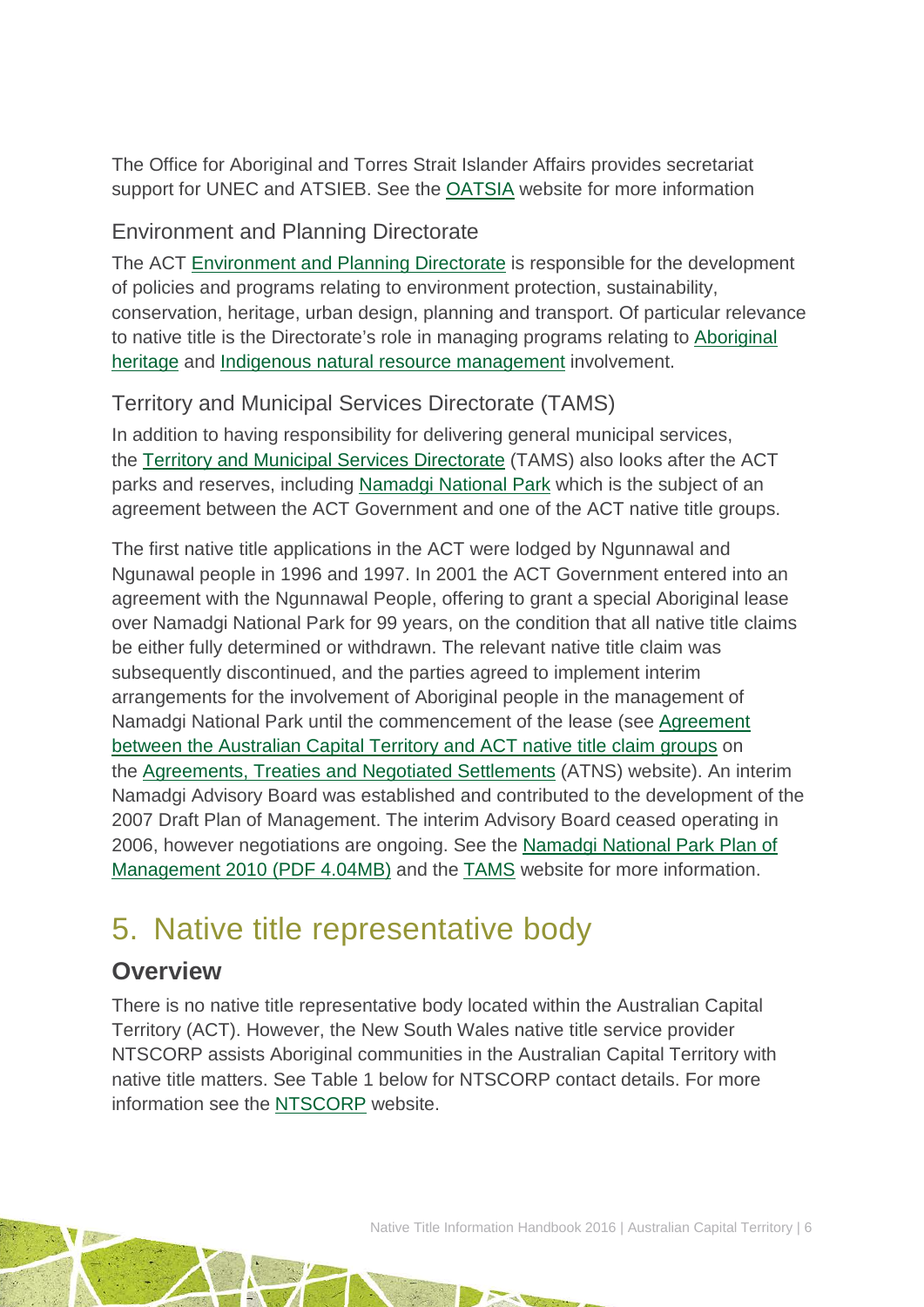#### Map

The National Native Title Tribunal's (NTTT) [Representative Aboriginal/Torres Strait](http://www.nntt.gov.au/Maps/RATSIB_map.pdf)  [Islander body areas map \(PDF 663KB\)](http://www.nntt.gov.au/Maps/RATSIB_map.pdf) shows the geographic areas covered by native title representative bodies (NTRBs) and native title service providers (often both commonly called NTRBs) across Australia.

| <b>Street address</b>                                          | <b>Postal address</b>                                     | <b>Phone</b>                      | Email                      |
|----------------------------------------------------------------|-----------------------------------------------------------|-----------------------------------|----------------------------|
| Level 1<br>44-70 Rosehill Street<br>Redfern<br><b>NSW 2016</b> | PO Box 2105<br><b>Strawberry Hills</b><br><b>NSW 2012</b> | (02) 9310 3188 or<br>1800 111 844 | information@ntscorp.com.au |

#### **Table 1: NTSCORP contact details**

# <span id="page-7-0"></span>6. Native title applications

### **Overview**

As at 31 December 2015, six native title applications had been lodged within the ACT and Jervis Bay Territories, and there were no active native title applications, see Table 2 below. For up to date information about native title applications and registered native title claimant applications use the [Search applications and](http://www.nntt.gov.au/searchRegApps/NativeTitleClaims/Pages/default.aspx)  [determinations](http://www.nntt.gov.au/searchRegApps/NativeTitleClaims/Pages/default.aspx) or [Search Register of native title claims](http://www.nntt.gov.au/searchRegApps/NativeTitleRegisters/Pages/Search-Register-of-Native-Title-Claims.aspx) tools on the NNTT website.

**Table 2: Native title applications in the Australian Capital Territory and the Jervis Bay Territory**

| <b>Territory</b> | <b>Application Status</b> | <b>Claimant</b> | Compensation | <b>Non</b><br>Claimant | <b>Total</b> |
|------------------|---------------------------|-----------------|--------------|------------------------|--------------|
| <b>ACT</b>       | Active                    |                 | 0            |                        | 0            |
|                  | Other                     | $\overline{4}$  | 0            |                        | 4            |
| Jervis Bay       | Active                    |                 | 0            |                        | 0            |
|                  | Other                     | 2               | 0            |                        |              |

Source:<http://www.nntt.gov.au/searchRegApps/NativeTitleClaims/Pages/default.aspx> at 31 December 2015

#### Map

The NNTT's [New South Wales, Australian Capital Territory and Jervis Bay Territory](http://www.nntt.gov.au/Maps/NSW_ACT_JBT_NTDA_Schedule.pdf)  [native title applications and determination areas map \(PDF 4.6MB\)](http://www.nntt.gov.au/Maps/NSW_ACT_JBT_NTDA_Schedule.pdf) shows claimant applications (as per the native title determinations applications (NTDA) schedule as lodged in the Federal Court) and native title claimant determinations (as per the national Native Title Register).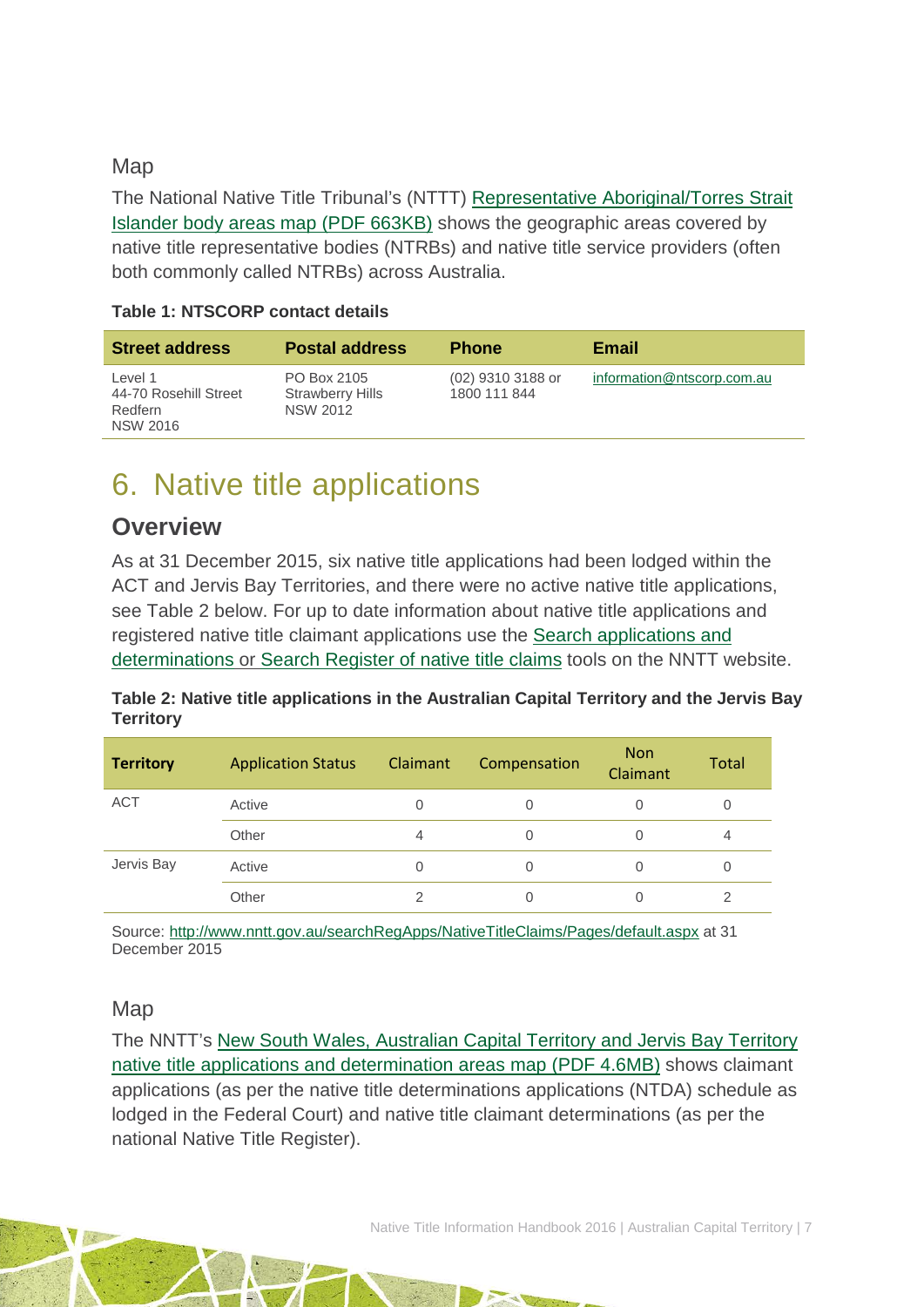# <span id="page-8-0"></span>7. Native title determinations

### **Overview**

As at 31 December 2015, there had been no native title determinations within the Australian Capital Territory. For up to date information about native title determinations use the [Search applications and determinations](http://www.nntt.gov.au/searchRegApps/NativeTitleClaims/Pages/default.aspx) or the [Search](http://www.nntt.gov.au/searchRegApps/NativeTitleRegisters/Pages/Search-National-Native-Title-Register.aspx)  [national native title register](http://www.nntt.gov.au/searchRegApps/NativeTitleRegisters/Pages/Search-National-Native-Title-Register.aspx) tools on the NNTT website. The [AIATSIS Native Title](http://aiatsis.gov.au/research/research-themes/native-title)  [Research Unit](http://aiatsis.gov.au/research/research-themes/native-title) (NTRU) also provides information about native title determinations in its monthly ['What's New'](http://aiatsis.gov.au/research/research-themes/native-title/publications/whats-new) service.

Map

See Map in section 5 above.

# <span id="page-8-1"></span>8. Registered native title bodies corporate

### **Overview**

Under ss 55-57 of the *[Native Title Act 1993](http://www.austlii.edu.au/au/legis/cth/consol_act/nta1993147/)* (Cth) (NTA) native title groups are required to nominate a Prescribed Body Corporate (PBC) to hold (as trustee) or manage (as agent) their native title following a determination of native title. PBCs are entered onto the [National Native Title Register.](http://www.nntt.gov.au/searchRegApps/NativeTitleRegisters/Pages/Search-National-Native-Title-Register.aspx) At this point, the corporation becomes a Registered Native Title Body Corporate (RNTBC).

In the Australian Capital Territory (ACT), as at 31 December 2015, there had been no determinations of native title and therefore there are no RNTBCs. For up to date information about native title claimant determinations and PBCs/RNTBCs use the [NNTT Search applications and determinations](http://www.nntt.gov.au/searchRegApps/NativeTitleClaims/Pages/default.aspx) tool on the NNTT website. The [NTRU](http://aiatsis.gov.au/research/research-themes/native-title) also provides information about PBC/RNTBCs in its monthly ['What's](http://aiatsis.gov.au/research/research-themes/native-title/publications/whats-new)  [New'](http://aiatsis.gov.au/research/research-themes/native-title/publications/whats-new) service; its ['Registered Native Title Bodies Corporate Summary'](http://aiatsis.gov.au/publications/products/registered-native-title-bodies-corporate-prescribed-bodies-corporate-summary) compiled from data provided by the NNTT; and on the [Native Title Corporations](http://www.nativetitle.org.au/) website (see below).

### National determinations and PBC map

The NNTT's [Determinations and Native Title Prescribed Bodies Corporate Map \(PDF](http://www.nntt.gov.au/Maps/Determinations_and_PBCs_map.pdf)  [1.1MB\)](http://www.nntt.gov.au/Maps/Determinations_and_PBCs_map.pdf) shows determined areas covered by PBCs and also shows where PBCs are still to be nominated over determined areas. This document includes a table of the areas in each state/territory (in square kilometres) covered by native title determinations.

### Compliance regime for RNTBCs

The NTA and the *[Native Title \(Prescribed Bodies Corporate\) Regulations 1999](http://www.austlii.edu.au/au/legis/cth/consol_reg/ntbcr1999495/)* (Cth) (PBC Regulations) require corporations to register under the *[Corporations](http://www5.austlii.edu.au/au/legis/cth/consol_act/catsia2006510/)*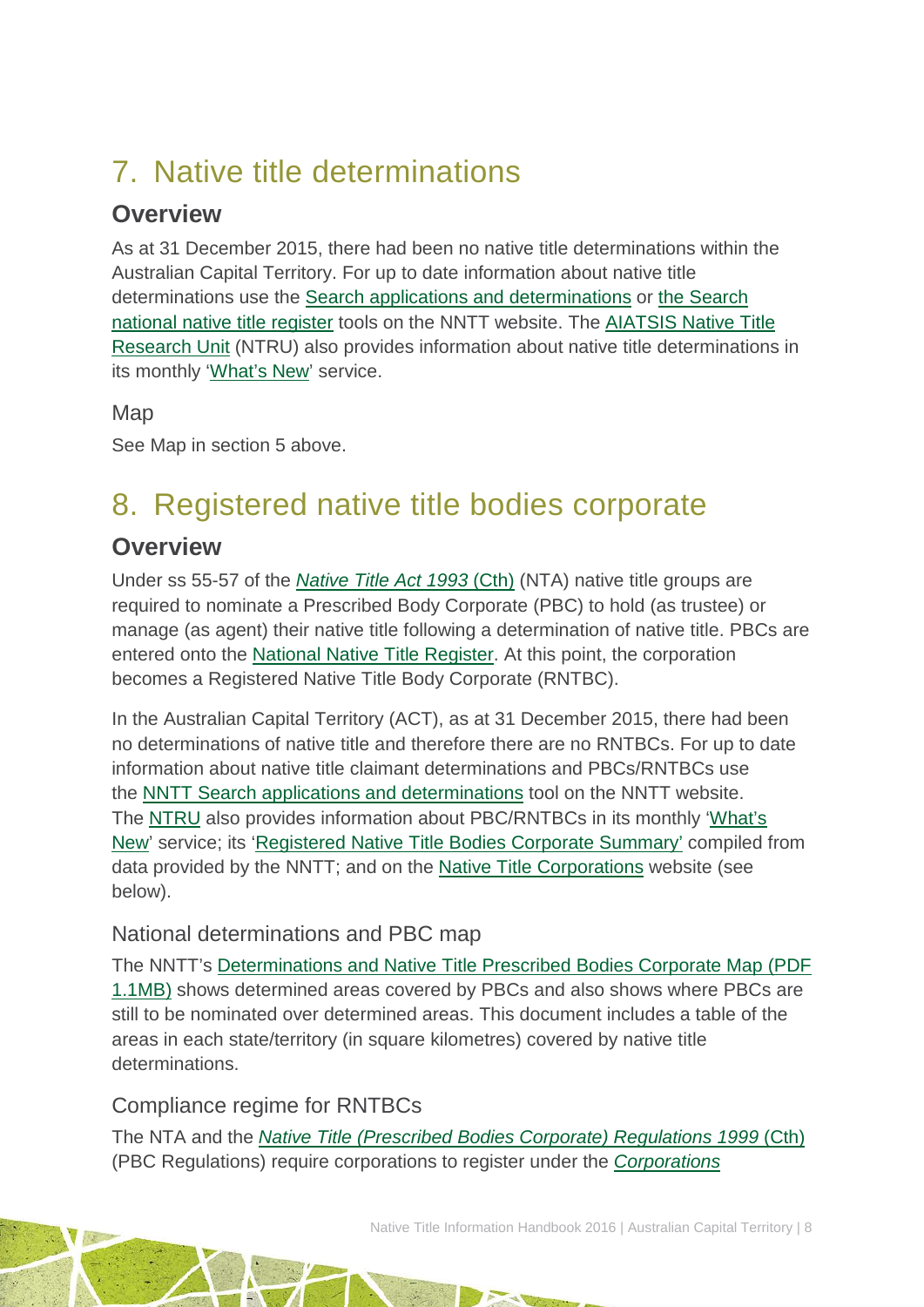*[\(Aboriginal and Torres Strait Islander\) Act 2006](http://www5.austlii.edu.au/au/legis/cth/consol_act/catsia2006510/)* (Cth) (CATSI Act) if they are determined by the Federal Court to hold and manage native title rights and interests. The [Office of the Registrar of Indigenous Corporations](http://www.oric.gov.au/) (ORIC) supports and regulates corporations incorporated under the CATSI Act. ORIC provides advice on how to incorporate, training for corporation members and office holders and corporate governance. For information about RNTBCs use the corporations search tool on the [ORIC](http://www.oric.gov.au/) website.

#### Native title corporations website

The NTRU manages the [Native Title Corporations](http://www.nativetitle.org.au/) website, a resource for RNTBCs and for those engaging with them. It provides information about legislation and policies, events, resources and publications, training and running a RNTBC. Information about individual RNTBCs is provided in detailed [PBC profiles.](http://www.nativetitle.org.au/profiles.html)

## <span id="page-9-0"></span>9. Future acts

### **Overview**

A [future act](http://www.nntt.gov.au/Pages/Glossary.aspx) is a proposed activity on land or waters that may affect native title rights and interests. [Section 227](http://www.austlii.edu.au/au/legis/cth/consol_act/nta1993147/s227.html) of the NTA sets out that an act affects native title if it extinguishes the native title rights and interests or if it is otherwise wholly or partly inconsistent with their continued existence, enjoyment or exercise. Examples of future acts include the grant of a mining tenement, building public infrastructure, services or facilities and the compulsory acquisition of land. A future act is invalid to the extent it affects native title unless it complies with certain provisions in the NTA (see Subdivisions D-M of Division 3 of the [NTA\)](http://www.austlii.edu.au/au/legis/cth/consol_act/nta1993147/). These provisions include that a future act will be valid if parties to an ILUA consent to it being done and details of the agreement are on the NNTT's [Register of ILUAs.](http://www.nntt.gov.au/searchRegApps/NativeTitleRegisters/Pages/Search-Register-of-Indigenous-Land-Use-Agreements.aspx)

The future act process provides registered native title applicants and native title holders with specified rights, known as [procedural rights,](http://www.nntt.gov.au/Pages/Glossary.aspx) from the time a claim is registered. The type of procedural rights which the native title group can exercise will vary (from the right to comment, be consulted, object or negotiate) depending on the type of future act that is being proposed. Generally the [right to negotiate](http://www.nntt.gov.au/Pages/Glossary.aspx) applies to future acts such as mining, exploration, prospecting, gas and petroleum exploration or extraction.

The [NNTT](http://www.nntt.gov.au/Pages/Home-Page.aspx) administers the future act processes that attract the right to negotiate and provides information and support on future act related questions. The NNTT's role includes mediating between parties, conducting inquiries and making future act determinations when parties cannot reach agreement. Where a proposed future act meets the criteria set out in [s 237](http://www.austlii.edu.au/au/legis/cth/consol_act/nta1993147/s237.html) of the NTA, it may attract an [expedited procedure.](http://www.nntt.gov.au/Pages/Glossary.aspx) This means that the act may be validly done without negotiations if there are no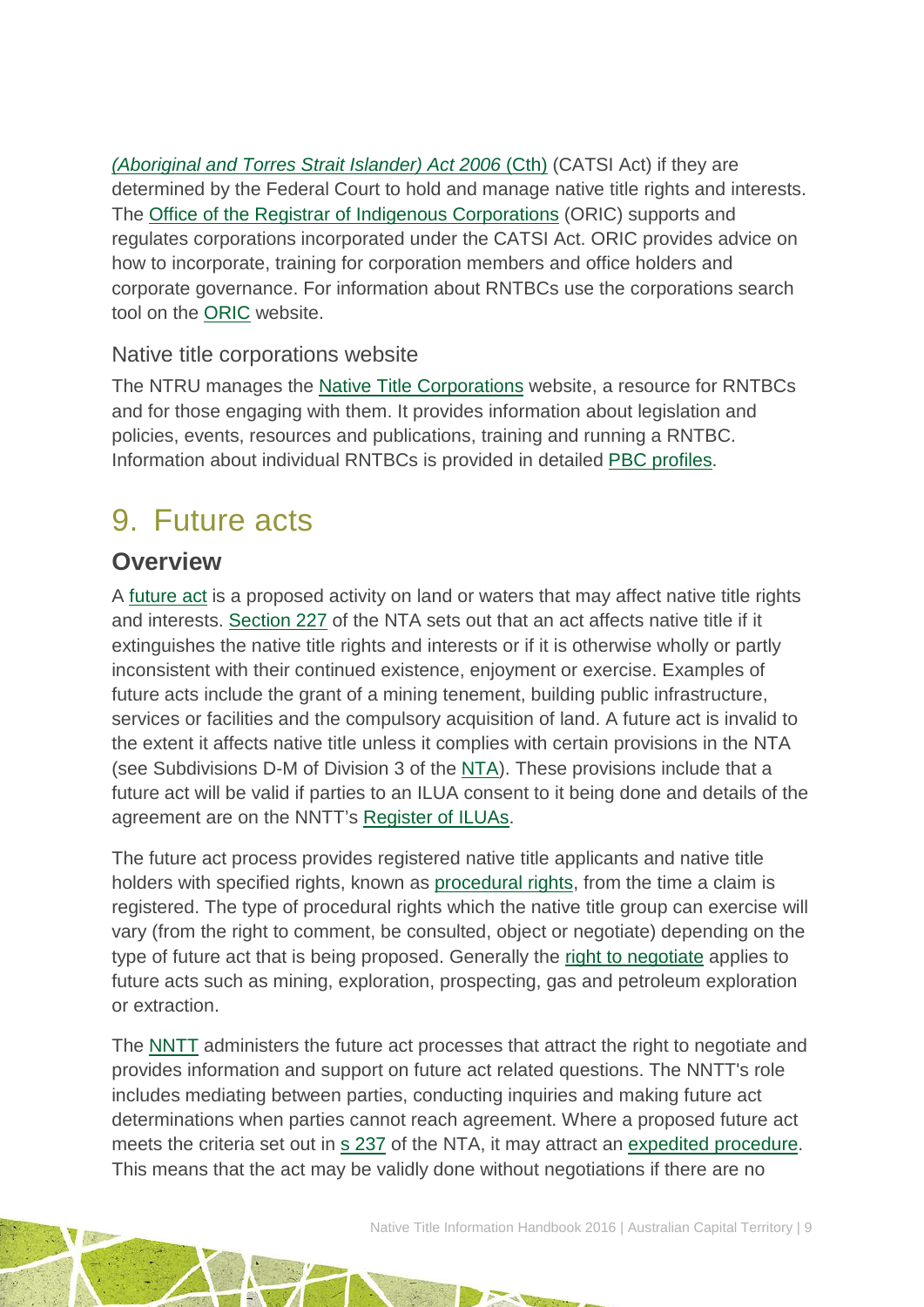objections to the act. For more information see the [future acts section](http://www.nntt.gov.au/futureacts/Pages/default.aspx) of the NNTT website.

### Future act applications and determinations

As at 31 December 2015, there have been no future act applications or future act determinations in the ACT.

### Future act agreements

A future act agreement is an agreement made under [s 31](http://www.austlii.edu.au/au/legis/cth/consol_act/nta1993147/s31.html) of the NTA with native title parties about an activity that may affect native title. Once an agreement has been made the parties are required to lodge a copy of the agreement with the NNTT. In some cases parties may make agreement information public and information about (some of) these future act agreements are available on the ATNS website, see [Future act agreements \(Native Title Act\).](http://www.atns.net.au/subcategory.asp?subcategoryID=120)

# <span id="page-10-0"></span>10. Indigenous land use agreements

### **Overview**

As at 31 December 2015, no [Indigenous Land Use Agreements](http://www.nntt.gov.au/Pages/Glossary.aspx) (ILUAs) have been registered in the Australian Capital Territory.

For up to date ILUA information use the [Register of Indigenous land use](http://www.nntt.gov.au/searchRegApps/NativeTitleRegisters/Pages/Search-Register-of-Indigenous-Land-Use-Agreements.aspx)  [agreements](http://www.nntt.gov.au/searchRegApps/NativeTitleRegisters/Pages/Search-Register-of-Indigenous-Land-Use-Agreements.aspx) search tool on the NNTT website. The [NTRU](http://aiatsis.gov.au/research/research-themes/native-title) also provides information about ILUAs in its monthly ['What's New'](http://aiatsis.gov.au/research/research-themes/native-title/publications/whats-new) service.

### ILUA map and table

The NNTT [Indigenous Land Use Agreements Map \(PDF 2.02MB\)](http://www.nntt.gov.au/Maps/ILUAs_map.pdf) shows the external boundaries of registered ILUAs (area agreements and body corporate agreements) as well as ILUAs in notification but not yet registered. It also includes a summary table of the area and proportion of land covered by ILUAs in each jurisdiction.

# <span id="page-10-1"></span>11. Cultural heritage

### **Overview**

Aboriginal cultural heritage in the ACT is protected under the *[Heritage Act 2004](http://www5.austlii.edu.au/au/legis/act/consol_act/ha200486/)* [\(ACT\)](http://www5.austlii.edu.au/au/legis/act/consol_act/ha200486/) (the Act). The Act applies to all heritage places and objects in the ACT, although the Act may not apply to the actions of Commonwealth agencies on National and Designated lands. In these instances, Commonwealth legislation applies and is administered by the National Capital Authority and Commonwealth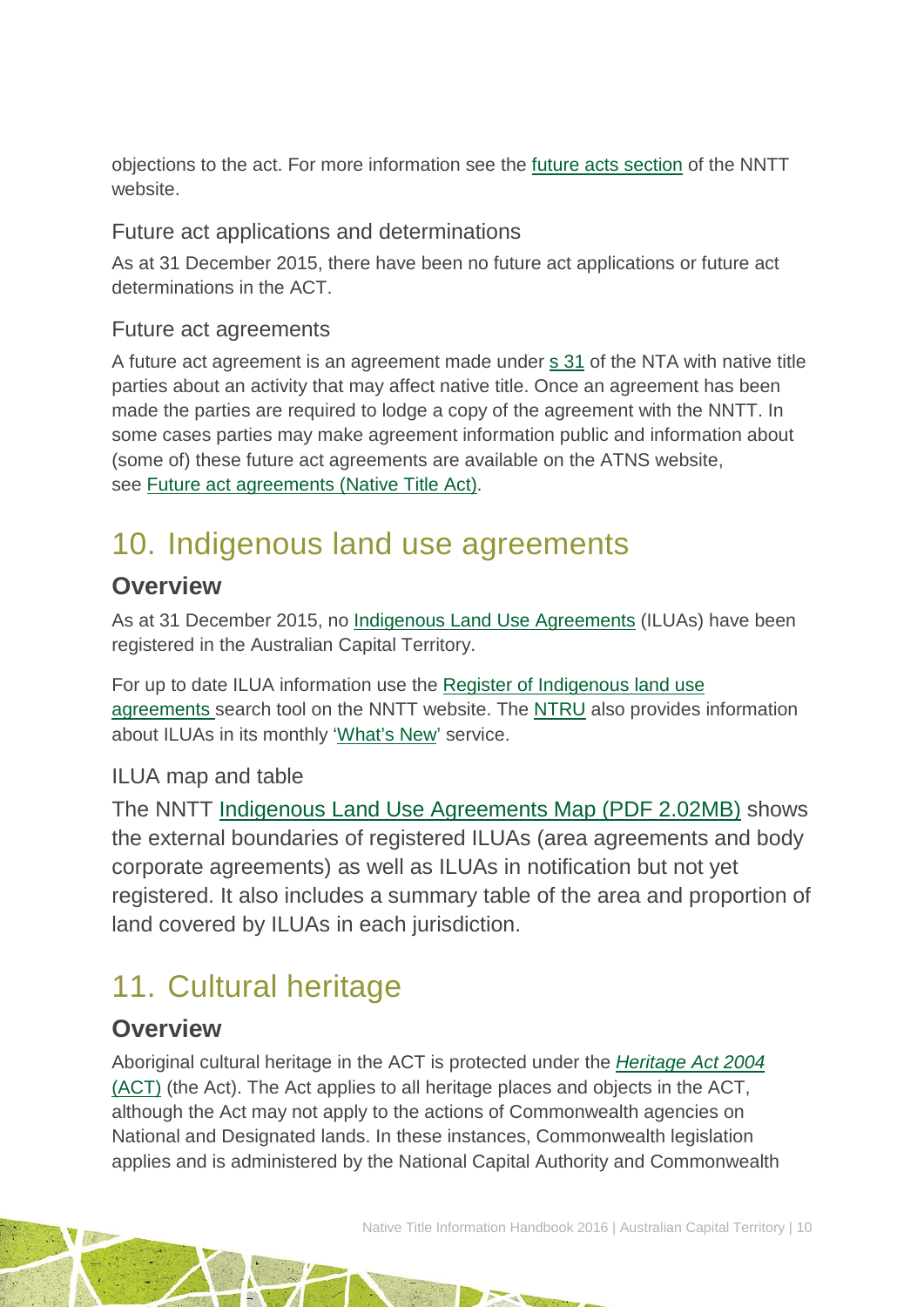Government (see the [National Native Title Information Handbook\)](http://aiatsis.gov.au/publications/products/native-title-information-handbooks). The Act protects places and objects of heritage significance, and allows for the recognition, registration and conservation of places and objects of natural, cultural and heritage significance. Under the Act, natural and historic heritage places and objects *must be nominated, provisionally registered or registered* for the Act to have effect, but *all* Aboriginal places and objects are protected (regardless of whether or not they are registered). The Act was reviewed after five years of operation and subsequently amended in 2014; see the [Heritage Legislation Amendment Bill 2013](http://www.environment.act.gov.au/heritage/about-us/heritage_legislation_amendment_bill_2013_summary_statement) on th[e](http://www.environment.act.gov.au/home) [Environment & Planning](http://www.environment.act.gov.au/home) Directorate website and below for more information.

#### **Legislation**

#### *Heritage Act 2004* **(ACT)**

The *[Heritage Act 2004](http://www5.austlii.edu.au/au/legis/act/consol_act/ha200486/)* (ACT) (the Act) established the [ACT Heritage Council](http://www.environment.act.gov.au/heritage/about-us/act_heritage_council) and is administered through [ACT Heritage](http://www.environment.act.gov.au/heritage/about-us) within the [Environment & Planning Directorate.](http://www.environment.act.gov.au/home) The Act also includes provisions for the declaration of Representative Aboriginal Organisations (RAOs) under [s 14.](http://www5.austlii.edu.au/au/legis/act/consol_act/ha200486/s14.html) Under the Act, the ACT Heritage Council is responsible for consulting with RAOs on a range of matters relating to Aboriginal places and objects in the ACT. As at 31 December 2015 there were four RAOs: Buru Ngunawal Aboriginal Corporation; Little Gudgenby River Tribal Council; King Brown Tribal Group and the Ngarigu Currawong Clan. The Act requires a person to report the discovery of an Aboriginal place or object to the Heritage Council within five working days. [Section 75](http://www5.austlii.edu.au/au/legis/act/consol_act/ha200486/s75.html) of the Act provides protection for all Aboriginal places or objects, and [s 76](http://www5.austlii.edu.au/au/legis/act/consol_act/ha200486/s76.html) describes offence exceptions, which may include having approved 'Excavation Permits', 'Statements of Heritage Effect', 'Conservation Management Plans' or 'Development Applications' in place. See the [ACT Heritage](http://www.environment.act.gov.au/heritage/about-us) section on the [Environment & Planning Directorate](http://www.environment.act.gov.au/home) website for more information.

#### **Heritage Legislation Amendment Bill 2013**

The draft Heritage Legislation Amendment Bill 2013 was tabled in the Legislative Assembly in May 2013 and later released for further public consultation. Further amendments were made and the Bill was passed in the Legislative Assembly in September 2014, with amendments effective from 4 October 2014. The amendments clarify that *all* Aboriginal places and objects are protected under the Act, and ensure that Heritage Guidelines may be made for Aboriginal places and objects regardless of whether or not they are registered. The amendments also expanded existing RAO consultation provisions. See the [Heritage Legislation Amendment Bill 2013](http://www.environment.act.gov.au/heritage/about-us/heritage_legislation_amendment_bill_2013_summary_statement) on the [Planning and Environment Directorate](http://www.environment.act.gov.au/home) website for more information.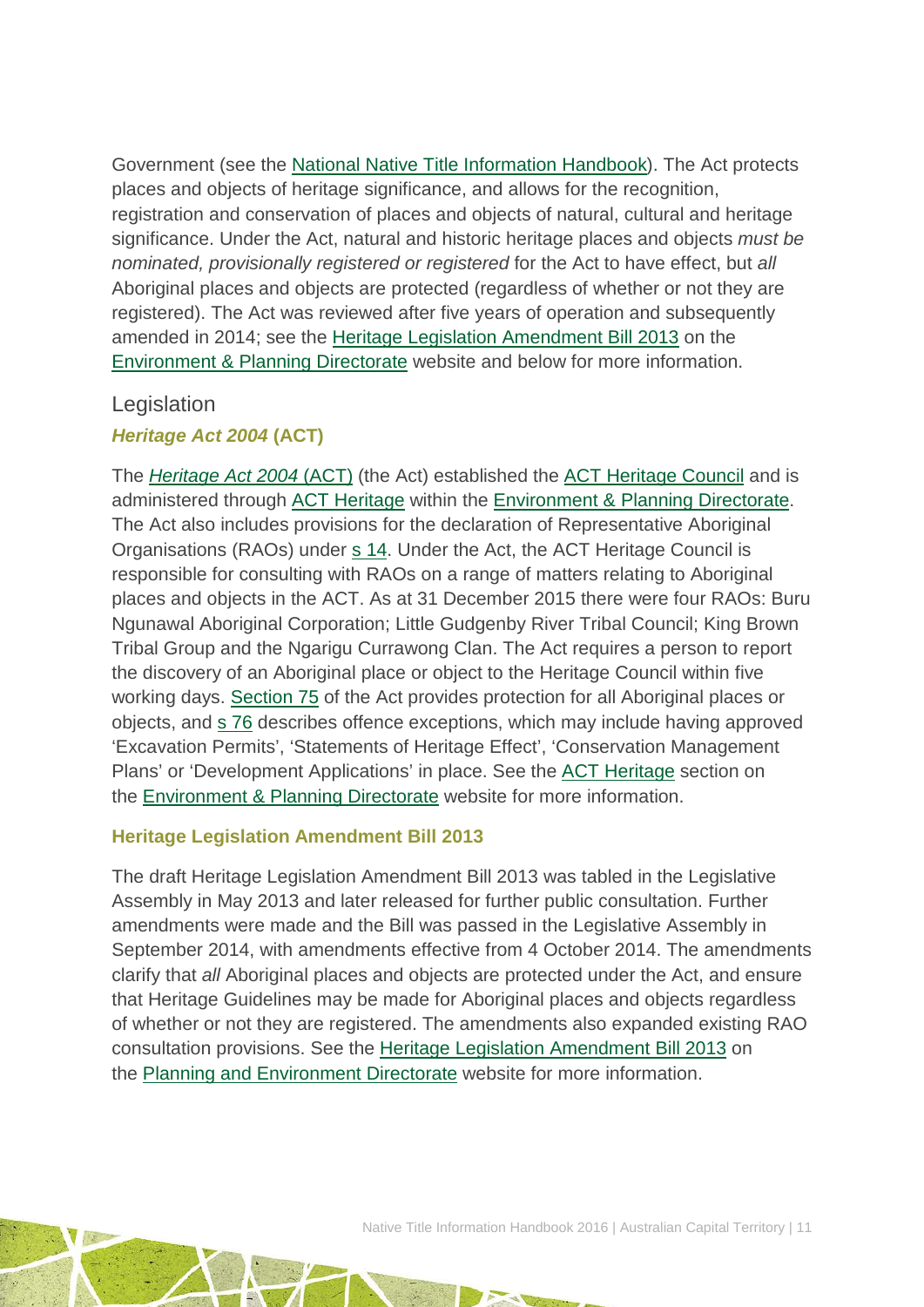#### More information

The [NTRU h](http://aiatsis.gov.au/research/research-themes/native-title)as compiled a [Native title and Indigenous cultural heritage bibliography](http://aiatsis.gov.au/publications/products/native-title-and-indigenous-cultural-heritage-management-bibliography)  [\(PDF 772kB\),](http://aiatsis.gov.au/publications/products/native-title-and-indigenous-cultural-heritage-management-bibliography) as part of its [Native title and cultural heritage research project.](http://aiatsis.gov.au/research-and-guides/native-title-and-cultural-heritage) See the NTRU [website](http://aiatsis.gov.au/research/research-themes/native-title) for more information about Indigenous heritage protection in Australia including links to relevant publications.

#### **Human Rights Amendment Bill 2015**

The Human Rights Amendment Bill 2015 was tabled in the Legislative Assembly on 26 March 2015, and passed on 11 February 2016. The Bill is a response to the 2014 review of the Act, 'Economic, social and cultural rights in the Human Rights Act 2004,' and is aimed at strengthening Aboriginal and Torres Strait Islander cultural rights. The amendment, contained in s 27(2), acknowledges the right of Aboriginal and Torres Strait Islander peoples to have 'both their material and economic relationships with the land and waters and other resources with which they have a connection under traditional laws and customs recognised and valued.' In February 2016, the Bill was awaiting notification. See the [Human Rights Amendment Bill 2015](http://www.legislation.act.gov.au/b/db_51455/default.asp) for further information.

# <span id="page-12-0"></span>12. Land rights

### **Overview**

The ACT Government has not implemented any Aboriginal land rights legislation, however, land in the Jervis Bay Territory has been granted under Commonwealth legislation to the [Wreck Bay Aboriginal Community Council \(WBACC\).](http://www.wbacc.gov.au/)

### **Legislation**

*Aboriginal Land Grant (Jervis Bay Territory) Act 1986* **(Cth)**

The *[Aboriginal Land Grant \(Jervis Bay Territory\) Act 1986](http://www.austlii.edu.au/au/legis/cth/consol_act/algbta1986422/)* (Cth) (the Act) provides for the WBACC to be granted title to land in the Jervis Bay Territory. The Act was amended by the *[Aboriginal Land Grant \(Jervis Bay Territory\) Amendment Act 2003](http://www.austlii.edu.au/au/legis/cth/num_act/algbtaa2003502/)* (Cth) in order to facilitate the operations of the WBACC.

The *Aboriginal Land Grant (Jervis Bay Territory) Act 1986* (Cth) provides for the WBACC to apply to the relevant Minister for additional grants of Territory land, which may be declared Aboriginal Land if the relevant Minister considers it appropriate and is satisfied that the land is vacant Crown land; adjoins existing Aboriginal land; and is of significance to the Aboriginal community. The Act originally granted 403 hectares of land surrounding the Jervis Bay Village to the WBACC. In 1995, under the *[Aboriginal Land Grant and Management \(Jervis Bay Territory\)](http://www.austlii.edu.au/au/legis/cth/num_act/algambtlaa1995713/) Legislation [Amendment Act 1995](http://www.austlii.edu.au/au/legis/cth/num_act/algambtlaa1995713/)* (Cth), the National Park and Botanic Gardens were granted to the WBACC who leased them to the Director of National Parks for 99 years under the [Jervis Bay \(Booderee\) National Park and Botanical Gardens Land Transfer](http://www.atns.net.au/agreement.asp?EntityID=3497)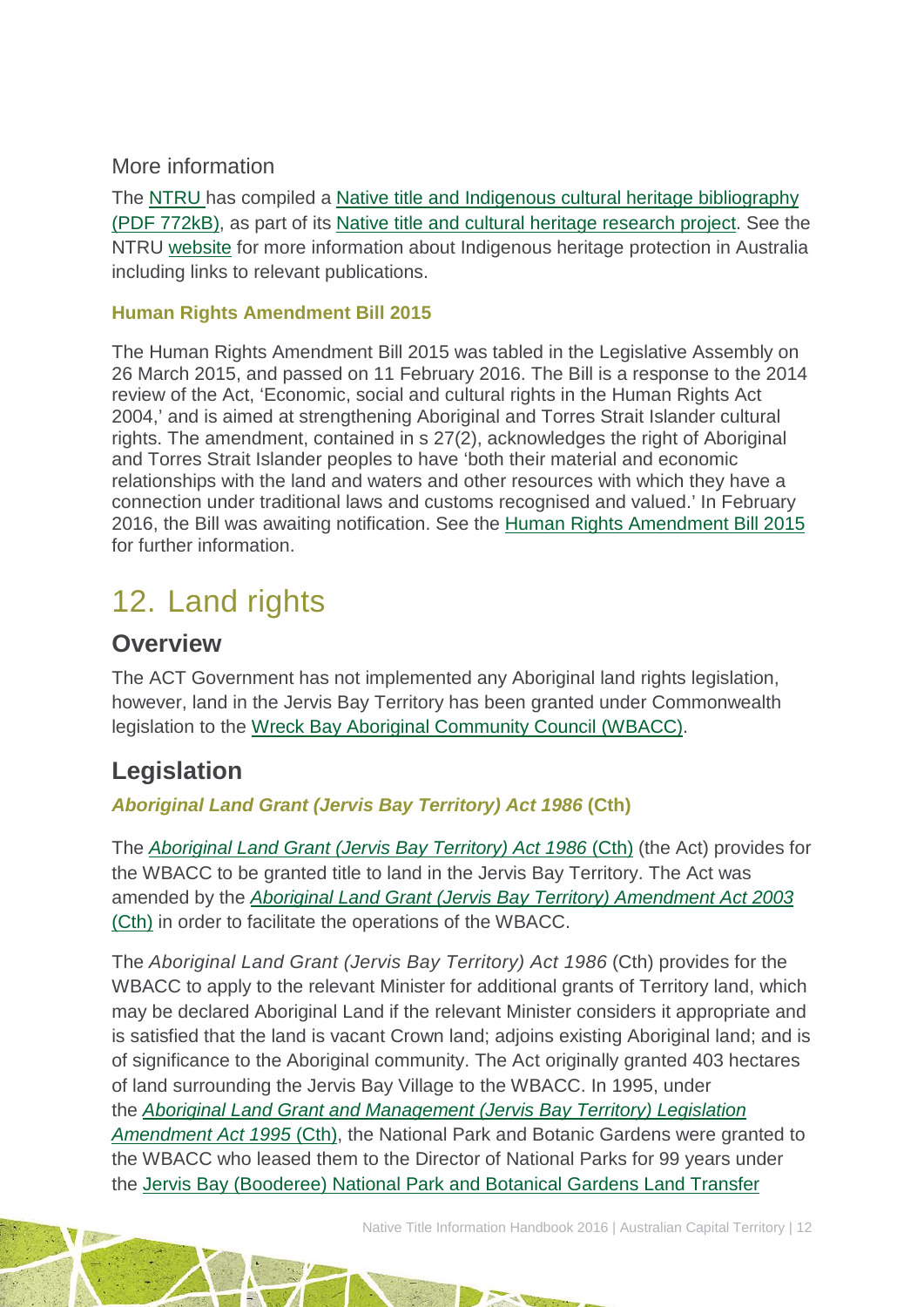agreement. These areas are jointly managed by the WBACC and [Parks Australia](http://www.parksaustralia.gov.au/about.html) (part of the Commonwealth [Department of the Environment\)](http://www.environment.gov.au/). In 1997 the park was re-named Booderee National Park. For more information see the [Booderee National](http://www.environment.gov.au/topics/national-parks/booderee-national-park)  [Park](http://www.environment.gov.au/topics/national-parks/booderee-national-park) and the [WBACC](http://www.wbacc.gov.au/) websites.

#### Indigenous owned or controlled land in the ACT

Information about Indigenous owned or controlled land is compiled by the Productivity Commission as part of its [Overcoming Indigenous Disadvantage](http://www.pc.gov.au/research/recurring/overcoming-indigenous-disadvantage) reports. The most recent report, [Overcoming Indigenous Disadvantage: Key Indicators 2014,](http://www.pc.gov.au/research/recurring/overcoming-indigenous-disadvantage/key-indicators-2014) was released on 19 November 2014. Chapter 9 (section 9.2 and Table 9A.2.1) of this report provides information about Indigenous owned or controlled land (which includes Indigenous owned or controlled land that is freehold, leasehold, crown, license, Aboriginal Deed of Grant in Trust or not stated tenure). This table does not record any area data for the ACT but identifies 2 land parcels, see Table 2 below.

| <b>Land tenure type</b>                                       | <b>Unit</b>     | <b>Total</b> |
|---------------------------------------------------------------|-----------------|--------------|
| Freehold (alienable)                                          | km <sup>2</sup> |              |
| Leasehold (Crown Lease)                                       | km <sup>2</sup> |              |
| Leasehold (other than Crown Lease)                            | km <sup>2</sup> |              |
| License                                                       | km <sup>2</sup> |              |
| Tenure not stated                                             | km <sup>2</sup> |              |
| <b>Total Indigenous land</b>                                  | km <sup>2</sup> |              |
| Proportion of national total of Indigenous land               | $\%$            |              |
| Total land area of the ACT (b)                                | km <sup>2</sup> | 2,358.0      |
| Indigenous land as a proportion of total land area of the ACT | $\frac{0}{0}$   | 0.1          |
| Number of land parcels (c)                                    | no.             | $\mathbf{2}$ |

|                            | Table 2: Estimated Indigenous owned or controlled land in the ACT (ILC data at 30 |
|----------------------------|-----------------------------------------------------------------------------------|
| April 2014) <sup>(a)</sup> |                                                                                   |

(a) The ILC makes no warranties as to the currency or accuracy of this information. Non−ILC land information data date - 2000.

(b) Total land area figures based on GeoScience Australia's published "Area of Australia - States and Territories" data as calculated from GeoScience Australia's GEODATA Coast 100K 2004 product.

(c) Parcels are individual geographic features rather than legal entities. That is, a legal parcel may be dissected into two or more parcels by, for example, a road, and are represented in these data as two parcels while being only a single legal land entity. Nil or rounded to zero.

Source: [http://www.pc.gov.au/research/ongoing/overcoming-indigenous-disadvantage/key-indicators-](http://www.pc.gov.au/research/ongoing/overcoming-indigenous-disadvantage/key-indicators-2014/09-key-indicators-2014-chapter9.pdf)[2014/09-key-indicators-2014-chapter9.pdf](http://www.pc.gov.au/research/ongoing/overcoming-indigenous-disadvantage/key-indicators-2014/09-key-indicators-2014-chapter9.pdf) Table 9A.2.1 Estimated Indigenous owned or controlled land by State/Territory, 2014 Indigenous Land Corporation 2014 (unpublished). See Chapter 9 and related attachment tables.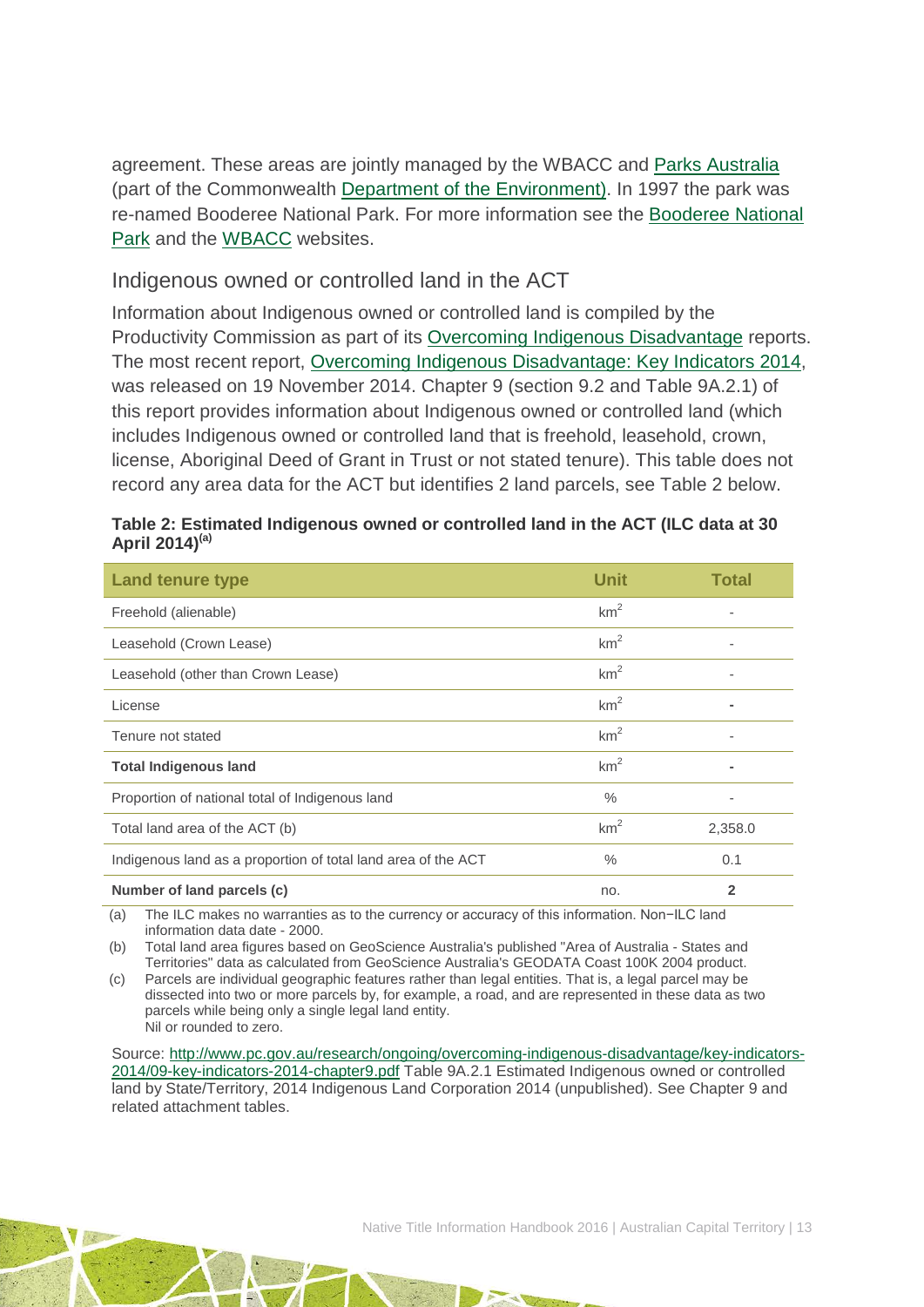# <span id="page-14-0"></span>13. ILC land purchases

### **Overview**

The [Indigenous Land Corporation](http://www.ilc.gov.au/Home) (ILC) was established in 1995. It is a [Corporate](http://www.austlii.edu.au/au/legis/cth/consol_act/pgpaaa2013432/s11.html)  [Commonwealth Entity](http://www.austlii.edu.au/au/legis/cth/consol_act/pgpaaa2013432/s11.html) under the *[Public Governance, Performance and](http://www.austlii.edu.au/au/legis/cth/consol_act/pgpaaa2013432/)  [Accountability Act 2013](http://www.austlii.edu.au/au/legis/cth/consol_act/pgpaaa2013432/)* (Cth) and a portfolio agency of the [Department of Prime](https://www.dpmc.gov.au/)  [Minister and Cabinet.](https://www.dpmc.gov.au/) Since 2005 the ILC has been administered under the *[Aboriginal and Torres Strait Islander Act 2005](http://www.austlii.edu.au/au/legis/cth/consol_act/aatsia2005359/)* (Cth) (see part 4A of the Act).

The ILC is accountable to Parliament through the [Minister for Indigenous Affairs,](http://minister.indigenous.gov.au/) and it is this Minister who appoints the [ILC Board.](http://www.ilc.gov.au/Home/About-Us/ILC-Board) The ILC Board is responsible for all policy and land purchase decisions and is not under the direction of the Minister. The ILC's purpose is to assist Indigenous people to acquire and manage land to achieve economic, environmental, social and cultural benefits. The ILC acquires and grants properties to Indigenous organisations and assists Indigenous landholders to sustainably manage land and develop viable and sustainable land uses including: developing property management plans, purchasing equipment, or developing infrastructure. The ILC has recently made changes to its program delivery structure, combining its land acquisition and management functions into a single program: [Our](http://www.ilc.gov.au/Home/Our-Land-Program)  [Land Our Future.](http://www.ilc.gov.au/Home/Our-Land-Program) See the [Corporate documents](http://www.ilc.gov.au/Home/Publications/Corporate-Documents) section of the ILC website for copies of the ILC's national, state and territory land strategies.

### ILC land purchases

As at 30 June 2015, the ILC had not purchased any properties in the ACT. A list of ILC land purchases is available on the ILC website: [ILC Lands Purchased.](http://www.ilc.gov.au/Home/Land-Purchased/Land-Purchased-All-States)

#### Map

See the [land purchased](http://www.ilc.gov.au/Home/Land-Purchased) section of the ILC website to view a map of land purchases.

# <span id="page-14-1"></span>14. Indigenous protected areas

### **Overview**

An Indigenous Protected Area (IPA) is an area of Indigenous-owned land or waters where Indigenous landowners have entered into a voluntary agreement with the Australian Government for the purposes of promoting biodiversity and cultural resource conservation. The declaration of an IPA over Indigenous owned lands results in that land being part of the [National Reserve System.](http://www.environment.gov.au/land/nrs) The IPA program is administered by the [Indigenous Affairs Group](https://www.dpmc.gov.au/indigenous-affairs) within the Department of the Prime Minister and Cabinet.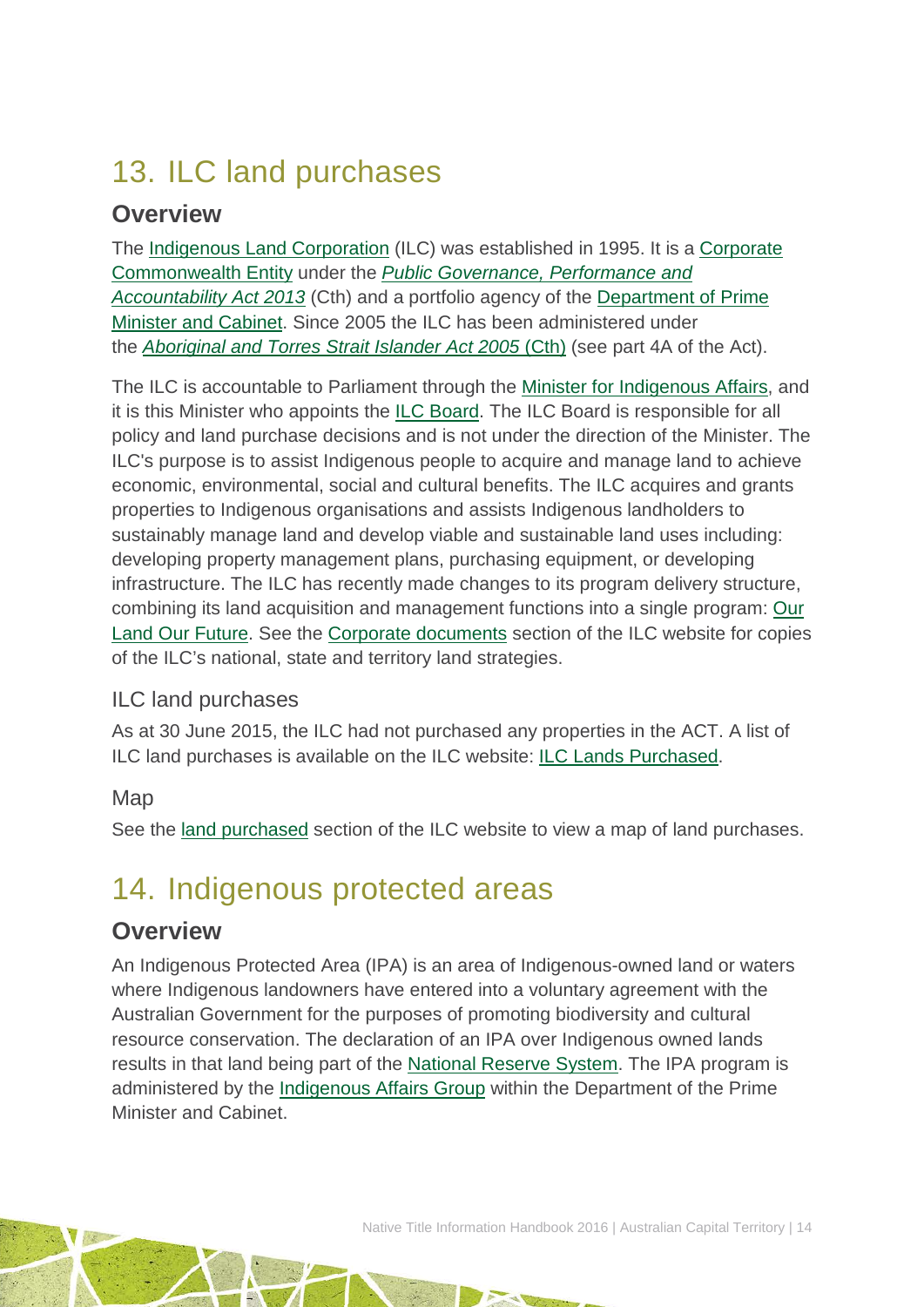Indigenous protected areas in the ACT

As at November 2015, there were no IPAs within the Australian Capital Territory. Refer to the [Department of Prime Minister and Cabinet's IPA and ranger program](https://www.dpmc.gov.au/indigenous-affairs/about/jobs-land-and-economy-programme/indigenous-environment-branch/project-locations)  [locations page](https://www.dpmc.gov.au/indigenous-affairs/about/jobs-land-and-economy-programme/indigenous-environment-branch/project-locations) for up to date information.

#### Map of Indigenous protected areas

The [Indigenous Protected Areas Map](https://www.dpmc.gov.au/indigenous-affairs/about/jobs-land-and-economy-programme/indigenous-environment-branch/project-locations) shows declared IPAs and IPA consultation projects throughout Australia.

# <span id="page-15-0"></span>15. Aboriginal & Torres Strait Islander population **Overview**

The [Australian Bureau of Statistics](http://www.abs.gov.au/) (ABS) conducts a census of the Australian population every five years. The [Census of Population and Housing](http://www.abs.gov.au/websitedbs/censushome.nsf/home/what?opendocument&navpos=110) collects information about the number and characteristics of people who are in Australia on census night and the dwellings in which they live. The most recent Census was conducted on 9 August 2011. See Table 3 below and the ABS catalogue number 2075.0: Census of Population and Housing - [Counts of Aboriginal and Torres Strait](http://www.abs.gov.au/ausstats/abs@.nsf/Lookup/2075.0main+features32011)  [Islander Australians, 2011](http://www.abs.gov.au/ausstats/abs@.nsf/Lookup/2075.0main+features32011) for more information.

|                                                   | <b>ACT 2006</b> |      | <b>ACT 2011</b> |      | <b>Australia 2011</b> |     |
|---------------------------------------------------|-----------------|------|-----------------|------|-----------------------|-----|
|                                                   | No.             | $\%$ | No.             | $\%$ | No.                   | %   |
| Aboriginal & Torres Strait Islander<br>population | 3.873           | 1.2  | 5.184           | 1.5  | 548,369               | 2.5 |
| Total population                                  | 324,034         |      | 357,220         |      | 21,507,719            |     |

#### **Table 3: ACT Aboriginal & Torres Strait Islander population (Census 2006 and 2011)(a)**

(a) The Aboriginal and Torres Strait Islander population of Jervis Bay is listed separately within 'Other Territories' in Census Counts – Aboriginal and Torres Strait Islander Peoples Table 3b.

Source:<http://www.abs.gov.au/ausstats/abs@.nsf/mf/2075.0> Table 3b: 2011 Census Counts Indigenous Status 2001-2011 (by state and territory) at 19 July 2012

The ABS estimates that the 2011 Census did not count around 17 per cent of Aboriginal and Torres Strait Islander Australians (see ABS Catalogue no. 2940.0: [Census of Population and Housing -](http://www.abs.gov.au/ausstats/abs@.nsf/%20mf/2940.0) Details of Undercount, 2011 on the ABS website for details). To address this problem of undercounting the ABS adjusts the Census count to derive the estimated resident Indigenous population (see ABS Catalogue no. 3238.0.55.001: [Estimates of Aboriginal and Torres Strait Islander](http://www.abs.gov.au/AUSSTATS/abs@.nsf/Lookup/3238.0.55.001Main+Features1June%202011?OpenDocument)  [Australians, June 2011](http://www.abs.gov.au/AUSSTATS/abs@.nsf/Lookup/3238.0.55.001Main+Features1June%202011?OpenDocument) on the ABS website). The estimated resident Aboriginal and Torres Strait Islander population in the ACT at 30 June 2011 was 6,160.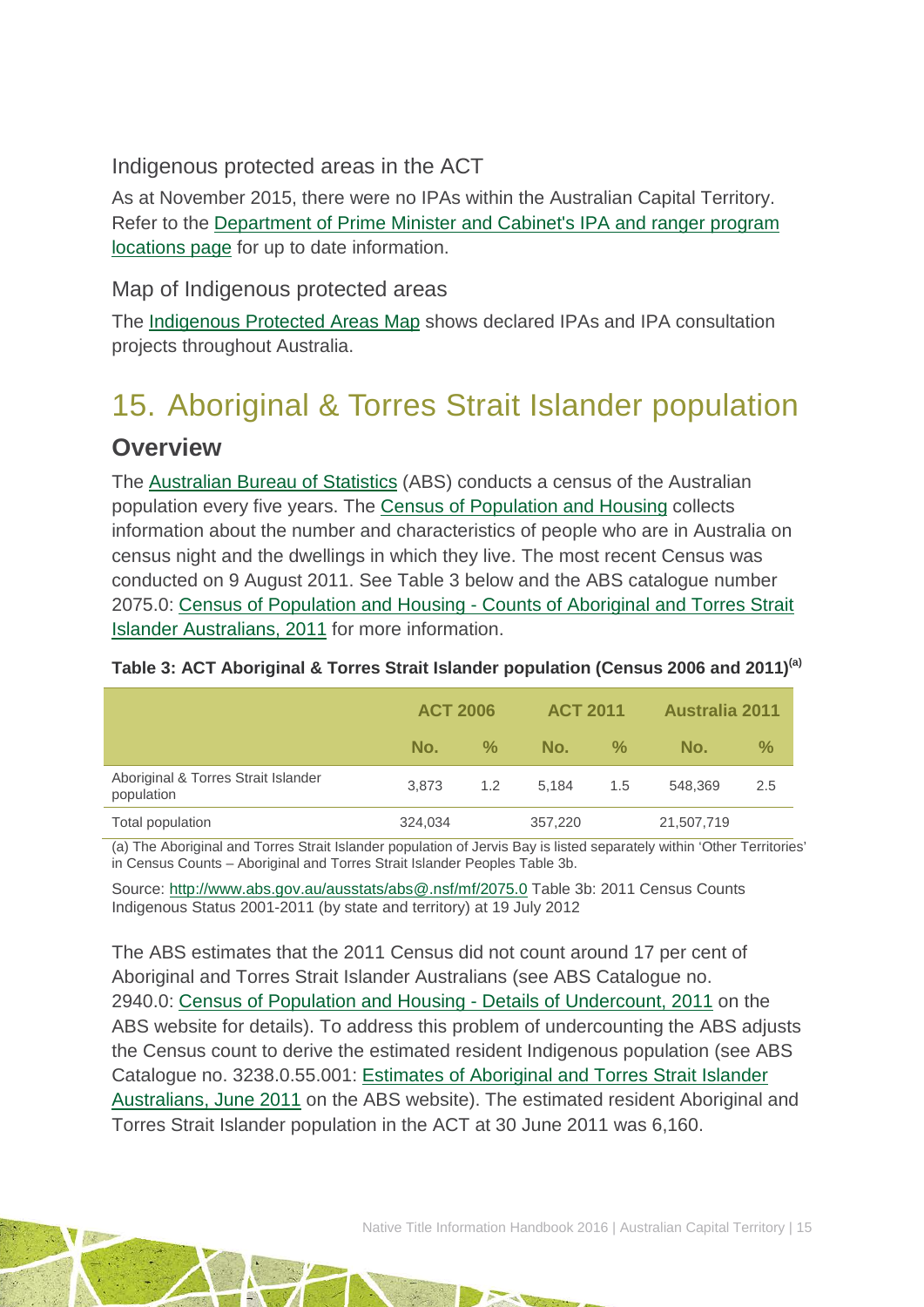### More information

The ABS has a number of publications providing further information about Australia's Aboriginal and Torres Strait Islander population including ABS Catalogue no. 4713.0: [Population Characteristics, Aboriginal and Torres Strait Islander Australians,](http://www.abs.gov.au/AUSSTATS/abs@.nsf/Lookup/4713.0Main+Features12006?OpenDocument)  [2006.](http://www.abs.gov.au/AUSSTATS/abs@.nsf/Lookup/4713.0Main+Features12006?OpenDocument)The [Centre for Aboriginal Economic](http://caepr.anu.edu.au/) Policy Research (CAEPR) at the Australian National University has also published a number of research papers relating to Census data and the Aboriginal and Torres Strait Islander population, see [Census papers](http://caepr.anu.edu.au/publications/censuspapers.php) on the [CAEPR](http://caepr.anu.edu.au/) website. See also the ACT Government's [Closing](http://www.communityservices.act.gov.au/__data/assets/pdf_file/0005/471614/ACT-Closing-the-Gap-Report.pdf)  [the Gap Report 2013 \(PDF 2.4MB\)](http://www.communityservices.act.gov.au/__data/assets/pdf_file/0005/471614/ACT-Closing-the-Gap-Report.pdf) and [ACT Aboriginal and Torres Strait Islander](http://apps.treasury.act.gov.au/demography/profiles/act/atsi)  [Population Overview.](http://apps.treasury.act.gov.au/demography/profiles/act/atsi)

## <span id="page-16-0"></span>16. Sources

- 1. Native title legislation
	- Attorney-General's Department:<http://www.ag.gov.au/>
	- Australasian Legal Information Institute:<http://www.austlii.edu.au/>
- 2. ACT Government agencies & programs: native title
	- Agreements, Treaties and Negotiated Settlements (ATNS) project:<http://www.atns.net.au/>
	- Australian Capital Territory Community Services Directorate:<http://www.communityservices.act.gov.au/>
	- Australian Capital Territory Environment & Planning Directorate:<http://www.environment.act.gov.au/>
	- Australian Capital Territory Territory and Municipal Services Directorate:<http://www.tams.act.gov.au/>
	- Australasian Legal Information Institute:<http://www.austlii.edu.au/>
	- National Native Title Tribunal (NNTT):<http://www.nntt.gov.au/>
- 3. Native title representative body
	- o NTSCORP:<http://www.ntscorp.com.au/>
	- National Native Title Tribunal (NNTT):<http://www.nntt.gov.au/>
- 4. Native title applications
	- National Native Title Tribunal (NNTT):<http://www.nntt.gov.au/>
- 5. Native title determinations
	- AIATSIS Native Title Research Unit: [http://aiatsis.gov.au/research/research](http://aiatsis.gov.au/research/research-themes/native-title)[themes/native-title](http://aiatsis.gov.au/research/research-themes/native-title)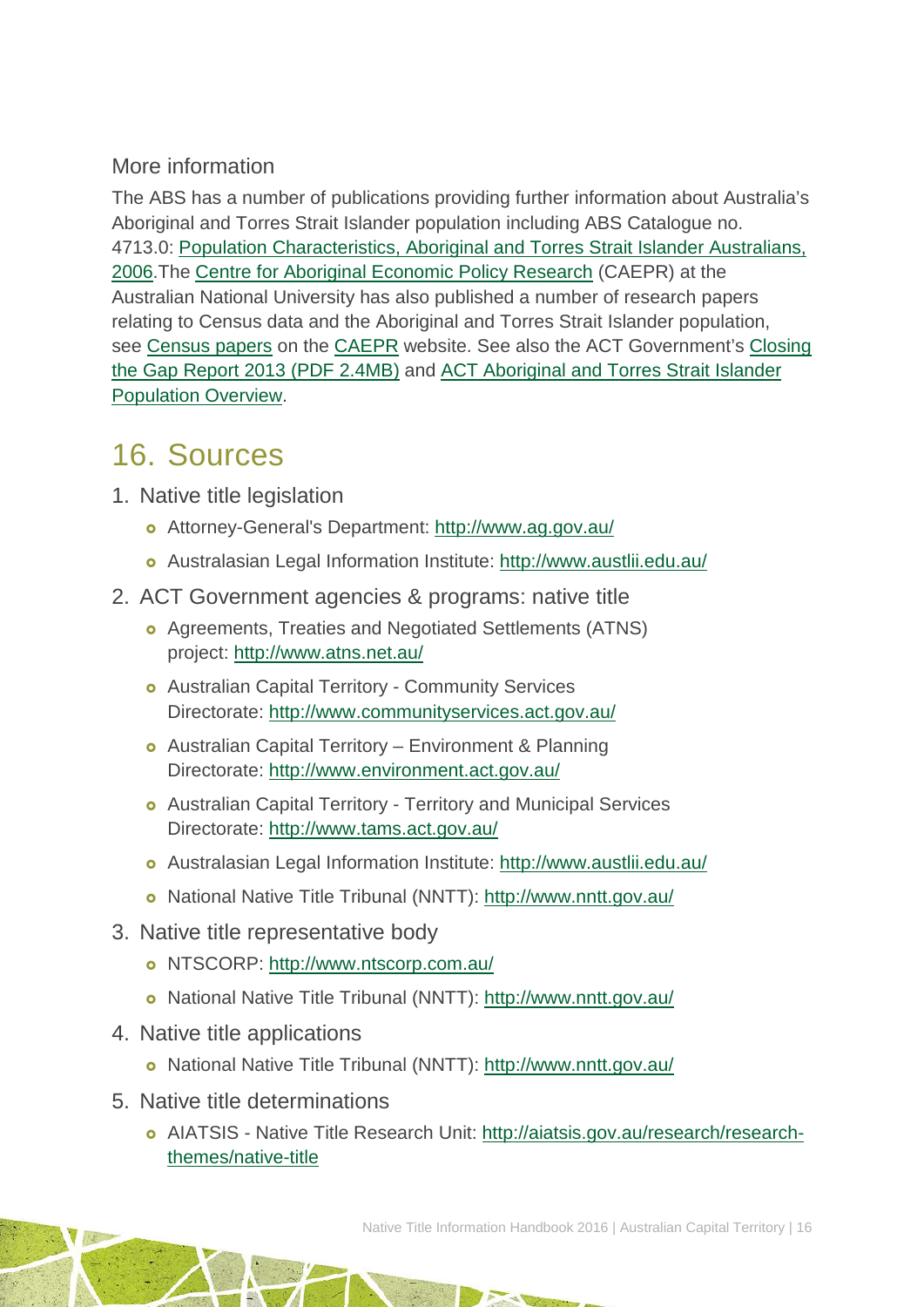- National Native Title Tribunal (NNTT):<http://www.nntt.gov.au/>
- 6. Registered native title body corporate
	- AIATSIS Native Title Corporations:<http://www.nativetitle.org.au/>
	- AIATSIS Native Title Research Unit: [http://aiatsis.gov.au/research/research](http://aiatsis.gov.au/research/research-themes/native-title)[themes/native-title](http://aiatsis.gov.au/research/research-themes/native-title)
	- Australasian Legal Information Institute:<http://www.austlii.edu.au/>
	- National Native Title Tribunal (NNTT):<http://www.nntt.gov.au/>
	- o Office of the Registrar of Indigenous Corporations (ORIC):<http://www.oric.gov.au/>
- 7. Future acts
	- Attorney-General's Department:<http://www.ag.gov.au/>
	- Australasian Legal Information Institute:<http://www.austlii.edu.au/>
	- National Native Title Tribunal (NNTT):<http://www.nntt.gov.au/>
- 8. Indigenous land use agreements
	- AIATSIS Native Title Research Unit: [http://aiatsis.gov.au/research/research](http://aiatsis.gov.au/research/research-themes/native-title)[themes/native-title](http://aiatsis.gov.au/research/research-themes/native-title)
	- o National Native Title Tribunal (NNTT):<http://www.nntt.gov.au/>
- 9. Cultural heritage
	- Australian Capital Territory Environment & Planning Directorate:<http://www.environment.act.gov.au/>
	- Australasian Legal Information Institute:<http://www.austlii.edu.au/>
	- AIATSIS Native Title Research Unit: [http://aiatsis.gov.au/research/research](http://aiatsis.gov.au/research/research-themes/native-title)[themes/native-title](http://aiatsis.gov.au/research/research-themes/native-title)
- 10. Land rights
	- Australasian Legal Information Institute:<http://www.austlii.edu.au/>
	- Australian Productivity Commission:<http://www.pc.gov.au/>
	- Agreements, Treaties and Negotiated Settlements (ATNS):<http://www.atns.net.au/>
	- o Department of the Environment:<http://www.environment.gov.au/>
	- Parks Australia:<http://www.parksaustralia.gov.au/about.html>
	- Wreck Bay Aboriginal Community Council:<http://www.wbacc.gov.au/>
- 11. ILC land purchases